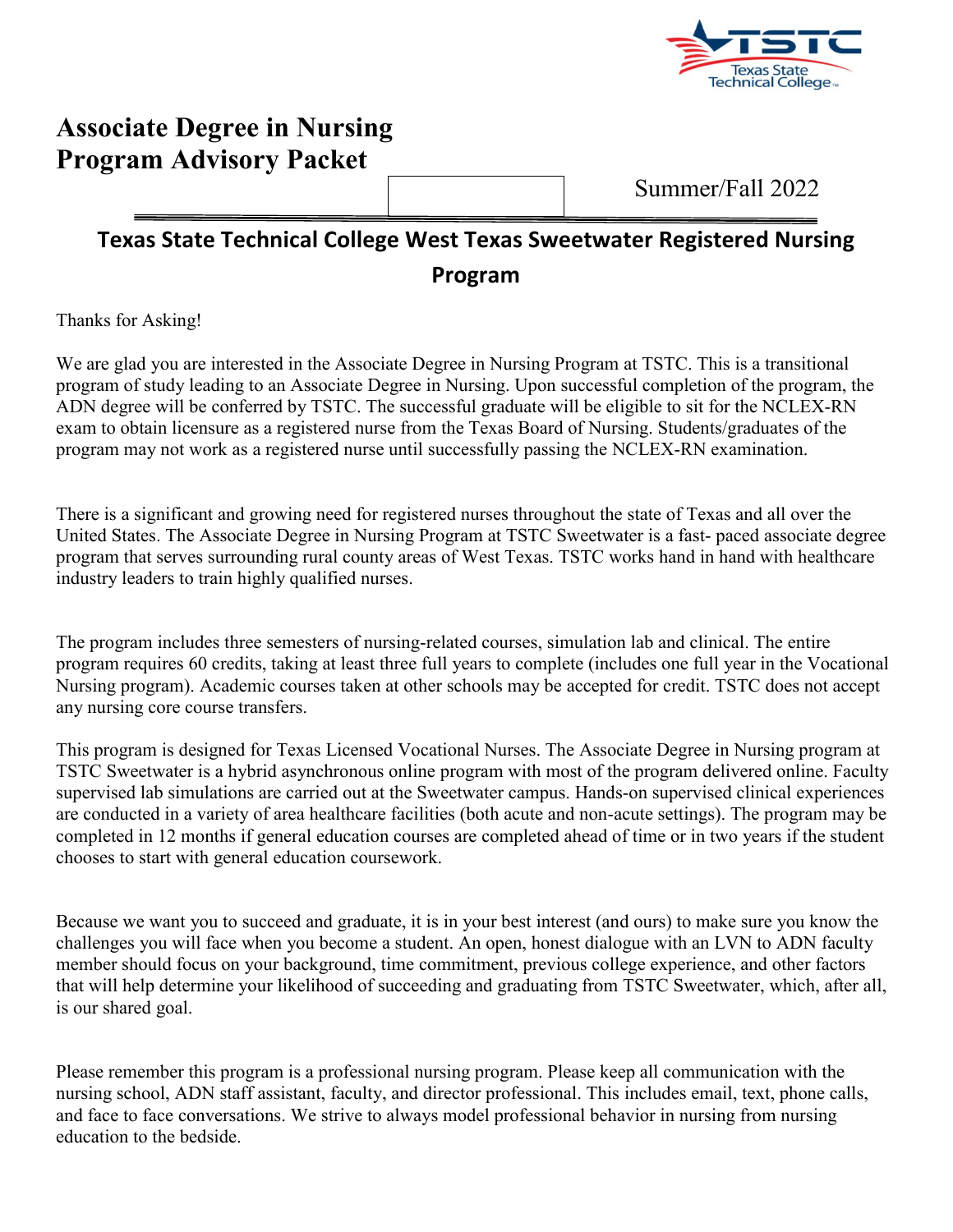

The Associate Degree Nursing LVN - ADN Transition program at Texas State Technical College is approved by the Texas Board of Nursing (TBON). The program is further approved by the Texas Higher Education Coordinating Board and is SACSCOC accredited. This advisory packet is designed by Texas State Technical College LVN to ADN staff to guide the prospective students with general information about the program and the application process.

We are looking forward to an exciting year!

**Lisa Van Cleave, EdD, RN Program Director** LVN –ADN Transition Program Email: [lisa.vancleave@tstc.edu](mailto:lisa.vancleave@tstc.edu)

### **Application Upload Contact Information**

**Mary Wilhite Allied Health Student Services Specialist** Texas State Technical College 2082 Quantum Loop Abilene, Texas 79602 325-734-3644 [mwilhite@tstc.edu](mailto:mwilhite@tstc.edu)

#### **ADN Program Information Resource:**

**Kristi Hendrix Secretary** Texas State Technical College 300 Homer K. Taylor Dr. Sweetwater, Texas 79556 325-235-7307 [kristi.hendrix@tstc.edu](mailto:kristi.hendrix@tstc.edu)

**Charlene Rice Level One Lead Instructor** [Charlene.rice@tstc.edu](mailto:Charlene.rice@tstc.edu)

**Maria Kuykendall Level Two Instructor**  [Maria.Kuykendall@tstc.edu](mailto:Maria.Kuykendall@tstc.edu)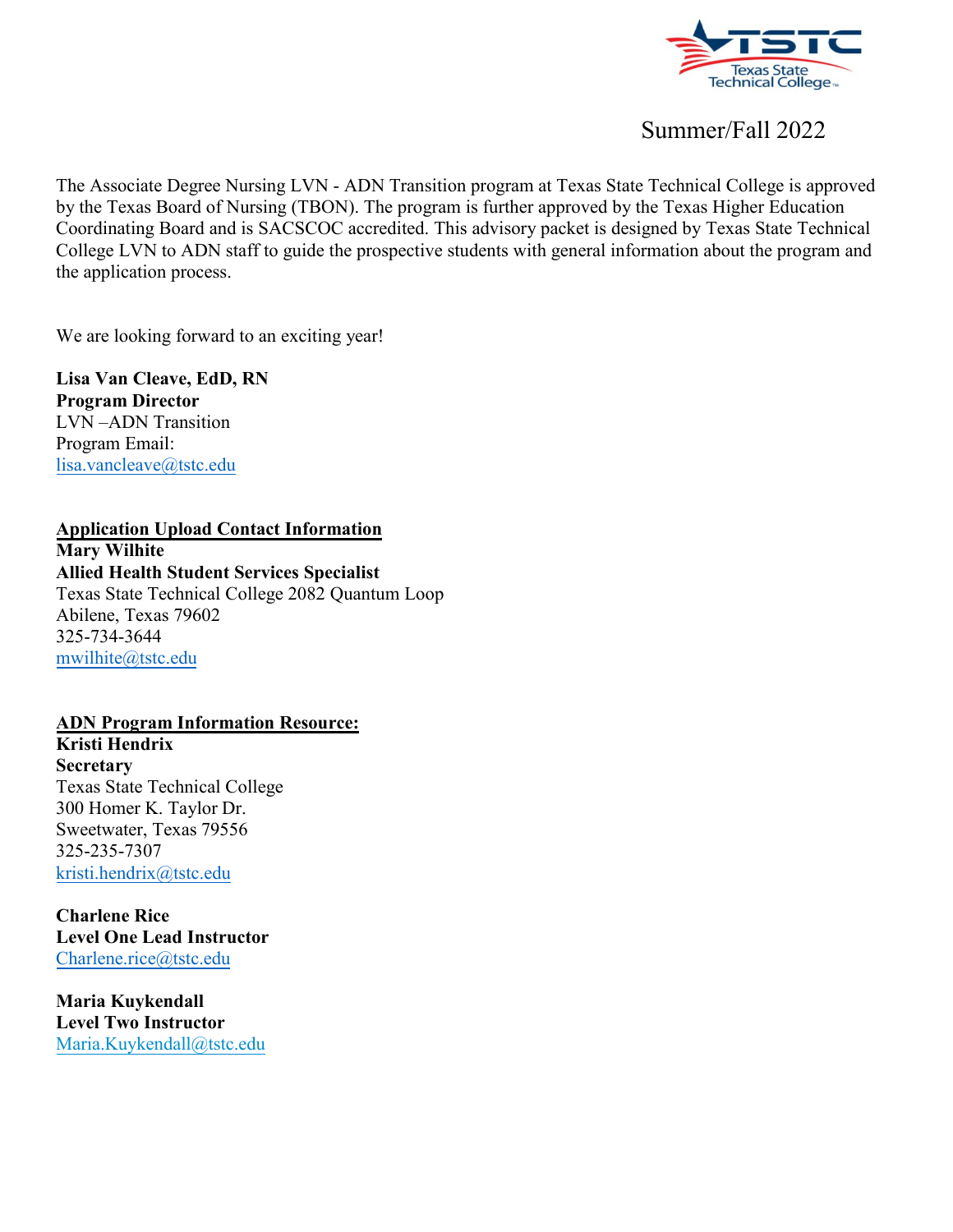#### **First Step**



# Summer/Fall 2022

### **1. Apply to become a TSTC Student via the TSTC website.**

It is advised that you begin with your admission to the college so you will have a TSTC email address and become a part of the college system prior to starting the ADN Packet. TSTC email is the accepted way of communicating with TSTC faculty and staff. Acceptance into the college and declaring nursing as your major does not guarantee acceptance into the core LVN to ADN transition program. This process will take from 5-14 business days and will be completed when your official transcripts have been accepted in TSTC Admission and uploaded. Go to the Nursing page and click on the "Apply Now" red button. [tstc.edu/programs/nursing/](https://www.tstc.edu/programs/nursing/)

### **2. Request all Official College Transcripts to be sent to TSTC Admissions.**

Your transcripts (official) are extremely important to the admission process along with your applications. All official transcripts are to be requested by you  $\&$  sent to the Admissions Department at the Sweetwater campus, NOT the nursing department. A **copy (unofficial) of your transcripts** needs to be put into the submission packet.

### **3. Complete a Group 1 Background Check for Clinical Participation.**

Go to this link (Use the link below to access Group1): If the link does not work for you, email Mrs. Kuykendall – Maria.kuykendall@tstc.edu

If you have a previous Group 1 background report and it is older than 9 months by the  $Group One via HMC$  start of the program you must complete a new Group 1. For summer those dates would be prior to August 29, 2021 and for Fall prior to November 29, 2021

Sign up for a background check as soon as you begin the application process. You need to click on the above link NOT copy/paste it. It will be \$30.00. Please print or screen shot the disclosure form and confirmation page for your records to indicate you paid for the process. \*(See below). Once the background check has completed, you will get an email stating it is completed. You will need to go back into your GP1 account and print a copy of the complete (ALL pages) of the background check.

Submit the copy of the complete background check with the application packet.

**Note: This is a separate requirement from the BON background check.**

### \*IF YOU DO NOT RECEIVE THE COMPLETED REPORT BEFORE YOU SUBMIT,

you will need to submit the disclosure form and confirmation page that you have started the background check process.

**\*ONCE THE REPORT IS RECEIVED**, **and it is before the application due date,** please send via email to: [mary.wilhite@tstc.edu](mailto:mary.wilhite@tstc.edu)

#### \***IF IT IS AFTER THE APPLICATION DUE DATE**, please send via email to:

[Kristi.hendrix@tstc.edu](mailto:Kristi.hendrix@tstc.edu)

#### Background Check for Texas Board of Nursing (BON)

Registered Nurse License Eligibility is determined through a DPS/FBI criminal history background check completed through the Texas Board of Nursing. Information relating to the criminal history and declaratory order (DO) process is available on the Texas Board of Nursing website: [http://www.bon.texas.gov/licensure\\_eligibility.asp](http://www.bon.texas.gov/licensure_eligibility.asp)

\*\*It is a requirement to initiate the DO process at the time of your application submission if there is anything in your background that may show up as a criminal matter in the background check, even if its pending, adjudicated or expunged, and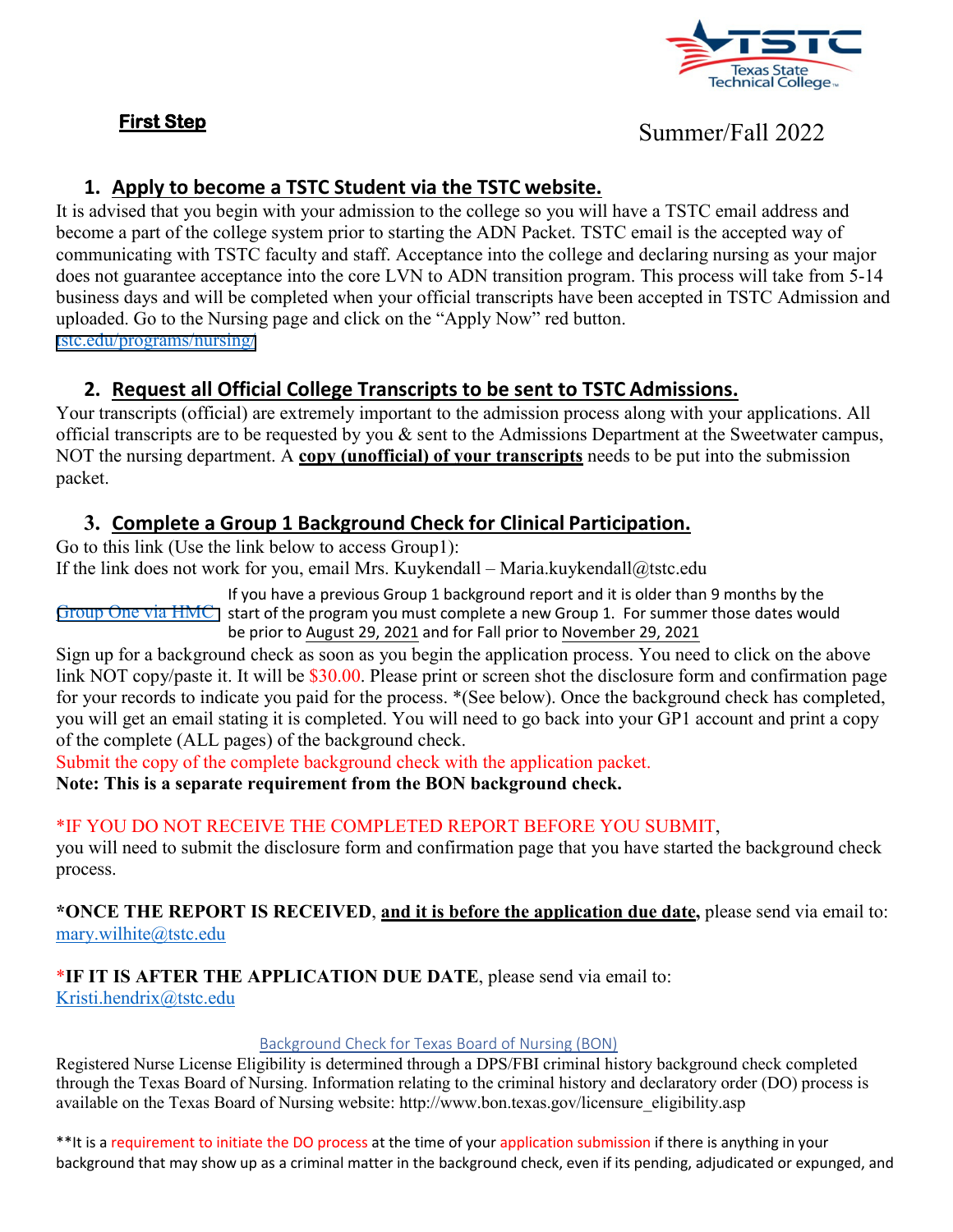

it happened many years ago! We will not accept a declaratory order older than 9 months prior to the start of the semester. If you have a previous DO that is within than 9 months, it can be used. If your DO is prior to

**August 29, 2021** for summer 22 start then you must apply for a NEW DO. If it is prior to **November** 

**29, 2021** for Fall 22 start then you must apply for a NEW DO.

### **4. Attend a MANDATORY Informational Session.**

This session is mandatory for application submission and will be conducted via Zoom. **You will also receive the link to submit your application online during this session**.

Go to the TSTC Website: TSTC Nursing website, scroll to the middle of the page and click on the Summer 2022 Informational session. Here you will be able to see the available dates, times, and ability to sign up.

> **\*\*You must attend one of the most current Informational Sessions, previous attendance from a prior info session is not acceptable. \*\***

Please put one of these scheduled dates on your calendar. It is an informational session only and does not indicate or guarantee acceptance to the RN program. The purpose of the session is to give as much information as possible so that you are informed and know what the expectations are. It will outline all the details of the program, including but not limited to immunizations, uniforms, clinical requirements, and class registration.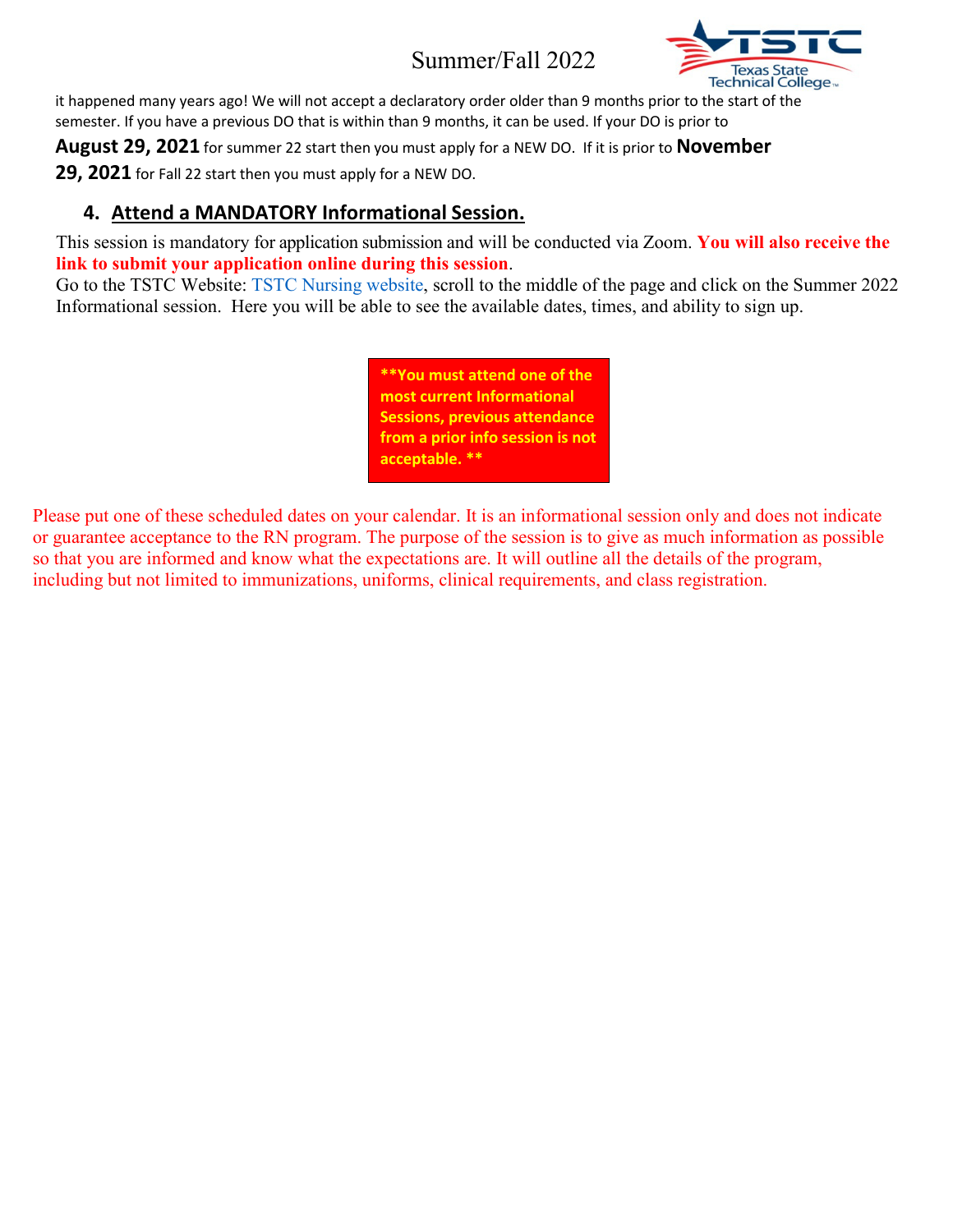

### **Upcoming COHORT**

Summer/Fall 2022

NOTE: Deadline for application submission is: March 25, 2022 for Summer start and April 8, 2022 Fall start

### **College Application Process**

A. Complete a Texas State Technical College (TSTC) application. This must be completed on the TSTC website utilizing the online application system. Please visit the https:/[/www.tstc.edu/programs/nursing/](http://www.tstc.edu/programs/nursing/) and click on the "APPLY NOW" red button.

\* \*You will not receive a TSTC student ID or email address until ALL your official college transcripts have been accepted in the Admissions office.

- B. Complete all required TSTC admission paperwork with Registrar,Admissions, Testing (TSI status requirements, HESI LPN to ADN Entrance Mobility Exam completion), and Financial Aid (http[s://www.tstc.edu/financialaid\)](http://www.tstc.edu/financialaid))
- C. Request official transcripts from each college previously attended to be sent to the Admissions Department at TSTC at Sweetwater campus. **Copies** of your transcripts (which can be downloaded from the internet) will be accepted with the separate nursing program application. This INCLUDES your TSTC transcripts, you will need to request your TSTC transcripts be sent to the Sweetwater Admissions office, and you will need copies for your submitted application.

\*\* If needed, request that the registrar complete a transfer evaluation of coursework taken outside of TSTC for general education prerequisites.

\*\*(This process can take up to four-six weeks). You may contact Ysidra Reyna, Enrollment Coach for assistance: [ysidra.reyna@tstc.edu](mailto:ysidra.reyna@tstc.edu)

\*\*If course numbers of non-nursing courses (pre-requisites) do not match those course numbers required in the curriculum plan, the student must submit a photocopy of the course description as listed the year taken, along with a description of which course they are needing to obtain transfer credit This needs to be done for each course whose numbers do not match the required TSTC course numbers listed in the application packet. Decisions to accept these classes will be made on a case-by-case basis TSTC admissions department.  **\*\*(Again, this process can take up to four to six weeks!!)**

**Submission of the completed TSTC application does not guarantee acceptance into the nursing program.**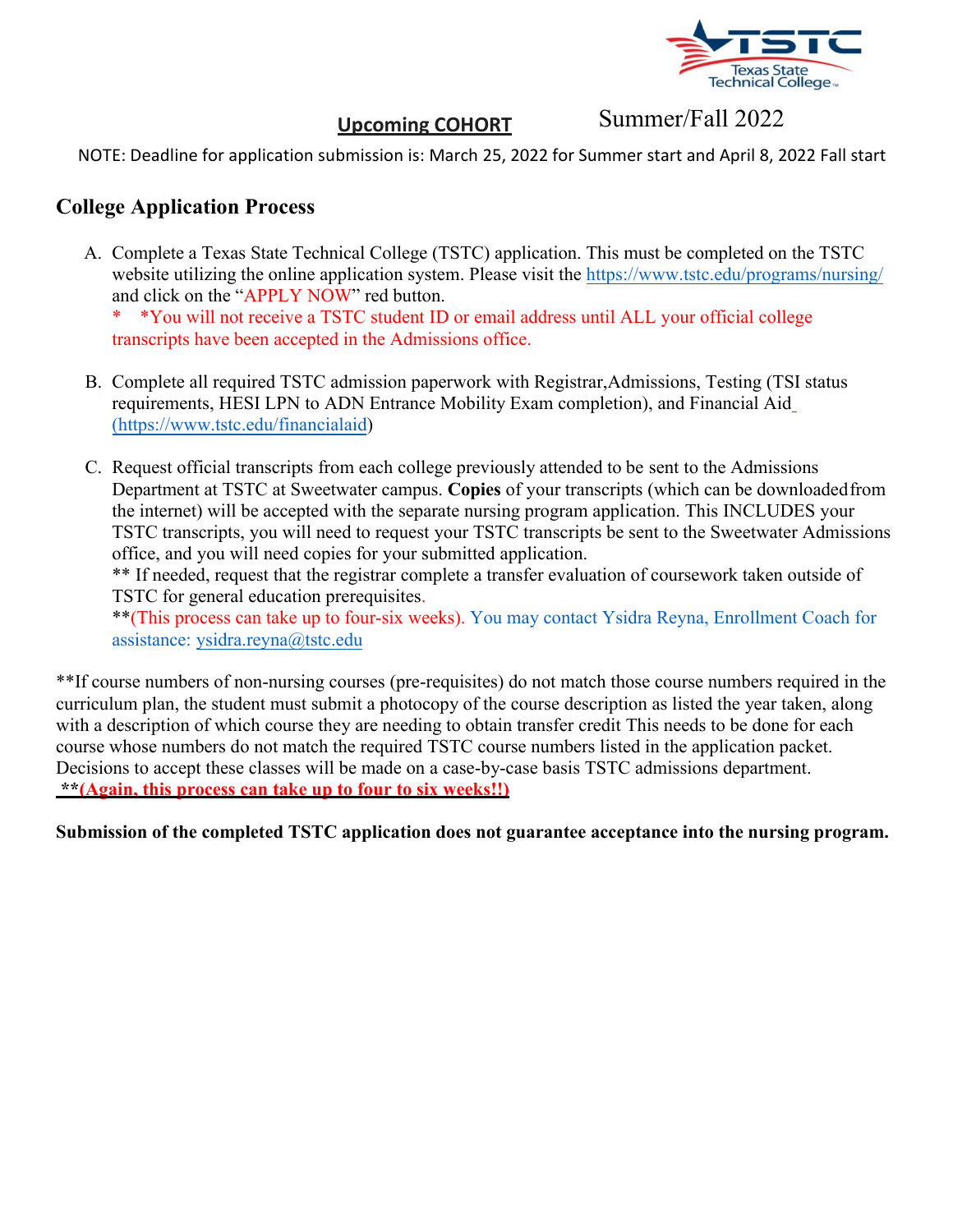

#### **TEXAS SUCCESS INITIATIVE (TSI) COMPLIANT (Requirement)**

Summer/Fall 2022

The student must meet the TSTC requirements and scores for the **Texas Success Initiatives (TSI) by taking the required tests (before submission of ADN packet). It is your responsibility to know your TSI status.**

TSI statuses are usually found on Texas college transcripts under the student demographics. Contact an enrollment coach at any of the TSTC West Texas Locations with questions. Remediation for TSI testing must be completed prior to end of 1st semester, once accepted into the ADN program.

- a. **For the LVN to ADN Transition Program (this program), all applicants must take the TSI assessment and complete the TSI exams prior to applying to the nursing program**. If a student has not completed the TSI, they must take the required coursework each semesteruntil they are TSI-complete.
- b. **A LVN to ADN Transition Program applicant who has tested and previously met all TSI requirements by attending and earning credit hours from another Texas college or university, may be exempt from further TSI testing**. The applicant's official transcript must be submitted to TSTC for evaluation and confirmation of the exemption.

#### **HESI LPN-ADN ENTRANCE EXAM – (Requirement) \*\*Must be taken PRIOR to submission of ADN application packet.\*\***

The HESI LPN-ADN Mobility Entrance Exam is a 75-item comprehensive exam designed to be used as an exam for currently Licensed Practical/Vocational Nurses seeking entrance into an Associate Degree Nursing (ADN) program. The exam identifies their strengths and weaknesses in LPN/VN content areas, and the possible need for remediation prior to entrance into an ADN program.

## **\*\*Minimum Score is 850 that you must achieve to be eligible for the program. \*\***

\*\*Cost of Exam is approximately \$60.00 and a proctor fee for both in-person and online of \$13.00. This exam can be taken **in person** at Abilene, Sweetwater, Brownwood, Waco, and Harlingen testing centers or **online** through the Harlingen campus. You must take the exam once prior to program submission and if you would like a better score, you can remediate and retake up to two times a semester **(testing and scores to be considered must be completedbefore the application deadline).**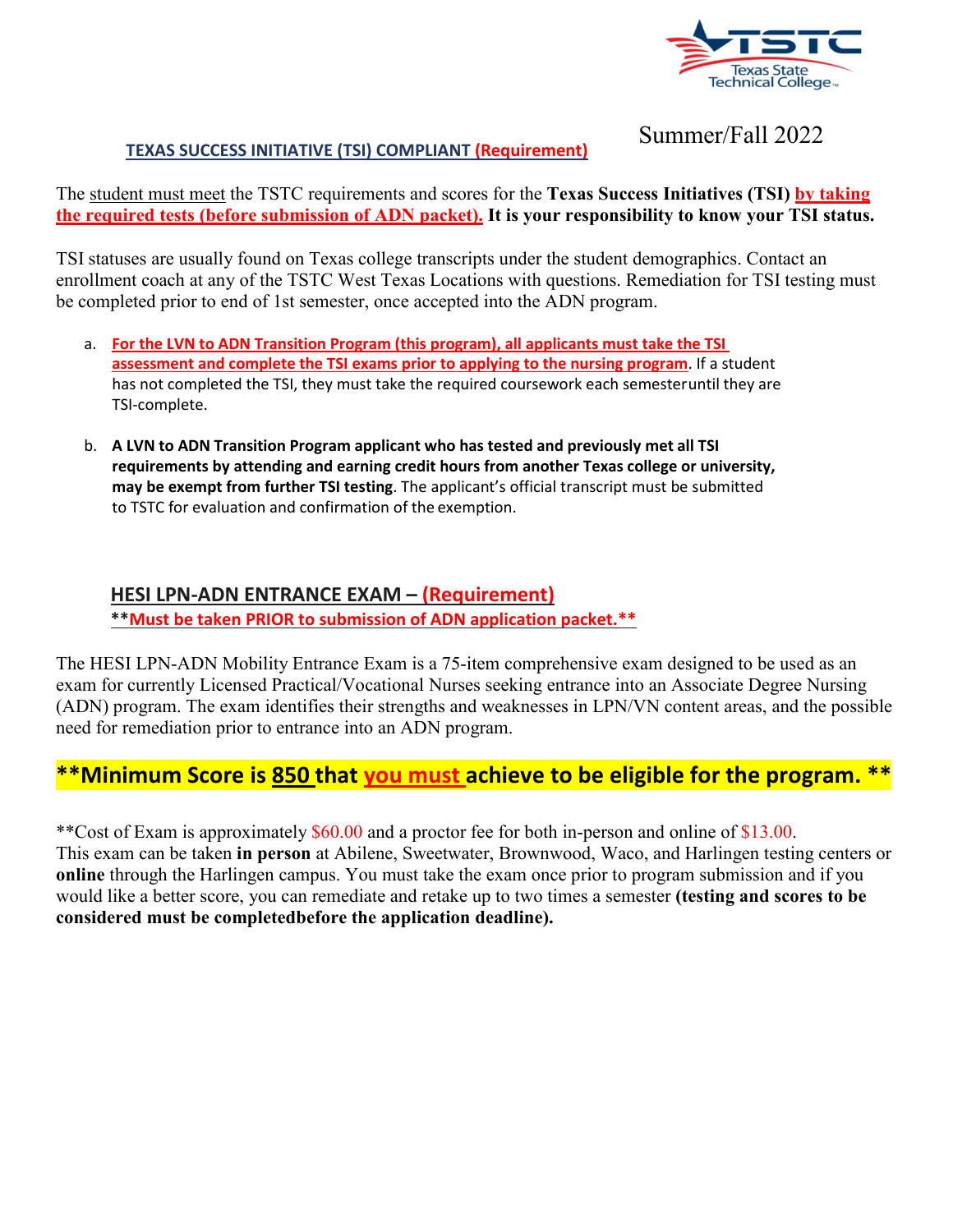

## **HESI LPN-ADN Entrance Exam (Virtual)**

Summer/Fall 2022

Elsevier has partnered with ProctorU to virtually proctor the HESI LPN-ADN exam – meaning you can take the exam from home. The HESI LPN-ADN EntranceExam is an admission assessment for students interested in enrolling in the RN program. The exam identifies your strengths and weaknesses in PN/VN content areas, and the possible need for remediation prior to the entrance into the program. **There are only 2 attempts allowed per applicationperiod and the exam time limit is two hours.** 

#### **Steps before scheduling your exam:**

- Sign in at tstc.edu/Testing-Hgn (New users will be assessed an annual one-time non-refundable \$5 scheduling fee)
- Choose a group: HESI LPN-ADN (Virtual).
- Choose e xam s ection: HESIL PN-ADN E ntrance E xam (1st A ttempt o r 2 nd Attempt)
- Complete the required information & read the exam acknowledgements
- Click Add to Cart
- Click Complete Registration
- Click Continue
- $\bullet$  Complete t he c redit card fields and C ontinue (a c onfirmation e mail will a ppear on the screen).
- **\*\*Please a llow 24 business hours for you to receive an email with further payment & scheduling instructions. \*\***

#### **Testing Fees & Requirements**

- Total cost is \$73 which includes the \$60 exam fee and the \$13 proctoring fee
- A valid current government-issued picture I D
- Be sure to have your HESI username/password to start your exam
- Testing of e quipment m ust be completed a nd successful p riort ot esting day.

#### **Study Resources**

https://evolve.elsevier.com/studentlife/hesi.html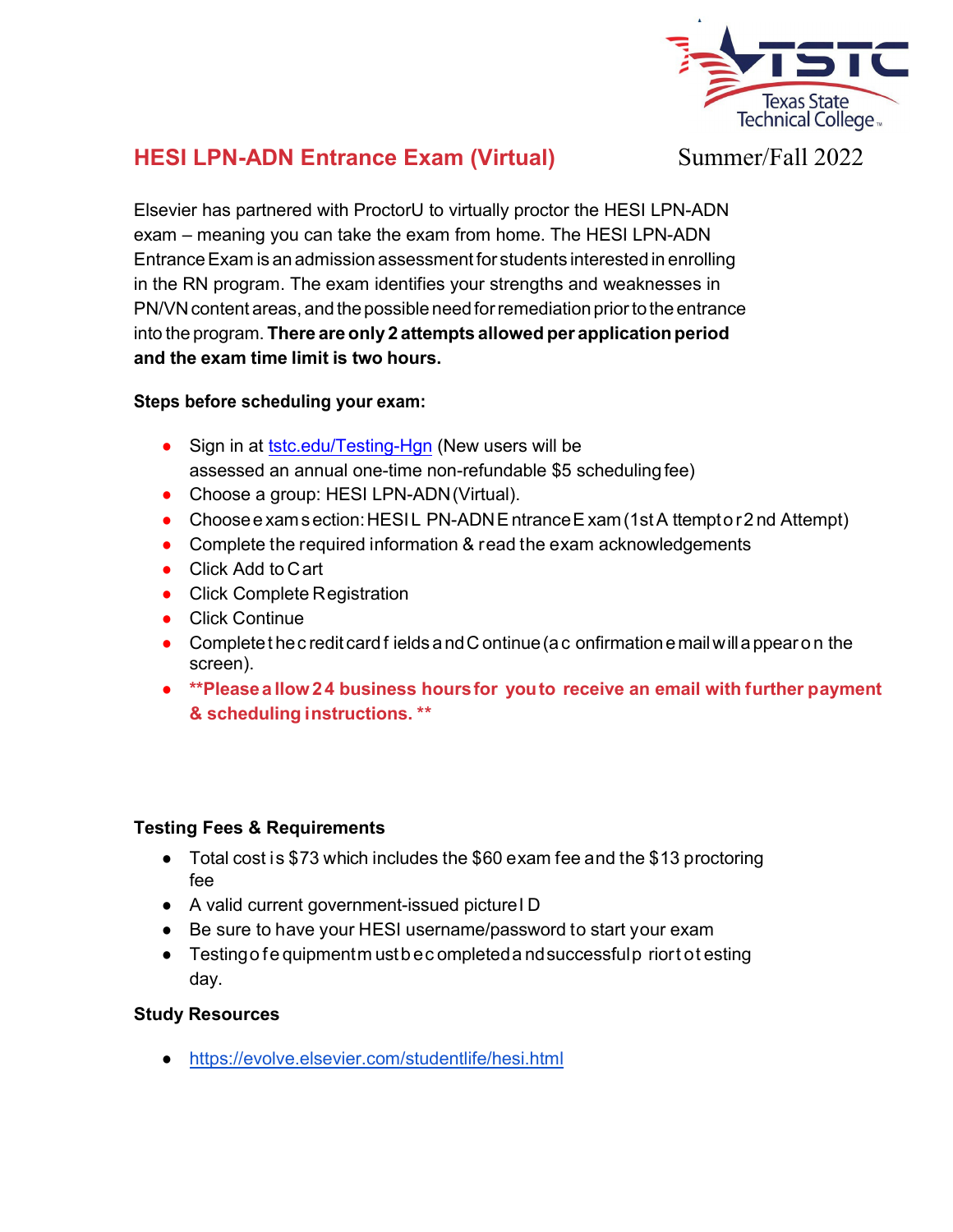

# **Please register for the exam at the TSTC Testing Center link:**

[www.tstc.edu/admissions/testing](http://www.tstc.edu/admissions/testing)

Scroll down to see the campus that offers testing you require:



**\*\*For additional information or questions, please contact. Patricia Carpio at [prcarpio@tstc.edu o](mailto:prcarpio@tstc.edu)r 325-235-7441.**

**\*\*When signing up for exam use your TSTC Email address only, request remediation and scores at the end ofthe exam. \*\***

\*\*It can take up to **48 hours to receive exam scores**, you must have scores before submission of packet at deadline. \*\*

#### \*\*The **HESI LPN NCLEX Review Book by Elsevier** is recommended for study for the LPN to AND Entrance Mobility Exam.

Test items are normed on LPN/VNs currently in clinical practice. The exam measures competencies across LPN/VN content areas, including:

- Fundamentals
- Maternity
- Medical-Surgical
- Pediatric Nursing
- Professional Issues
- Psychiatric/Mental Illness

The exam includes personalized remediation content**, (this must be requested when signing up for the exam)**, tagged directly to trusted content in Elsevier LPN texts, to address each student's unique knowledge deficits and provide specific feedback about subjects answered incorrectly. Detailed diagnostic reports are provided with HESI exams for students.

A parallel version is available, when seeking a second testing in the same semester, and is recommended for retesting students with a low-performing score on the first version to evaluate the success of the provided remediation content.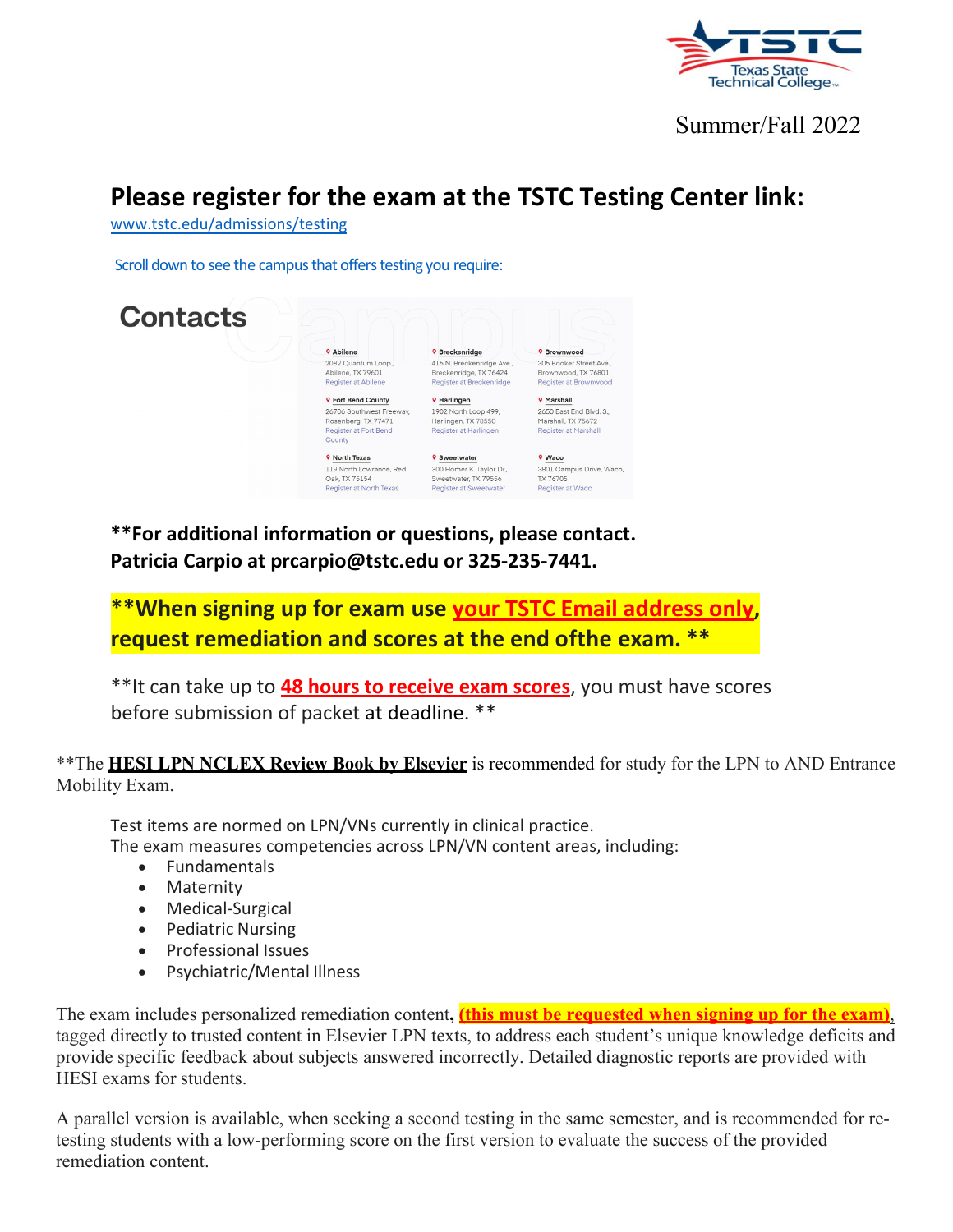

#### **ANATOMY & PHYSIOLOGY COURSES (Requirement)**

**If the last A&P course you took will be older than 5 years on :**May 9, 2022 Summer (November 29, 2022 Fall) Applicants who have prior Anatomy & Physiology credit must verify that the credit was earned within the **last FIVE (5) years as of the first day of the semester the applicant is applying.** 

**\*\*If both A & P courses are greater than FIVE (5) years old as of the first day of the semester (cohort) for which you are applying, the applicant must retake the anatomy and physiology course (A&P II) and pass with a grade of "C" or better, prior to the start of the accepted semester (cohort).**

**You may apply for the program with these requirements met:**

- **1. Proof of enrollment of A&P II and will be considered "in progress."**
- **2. The A&P II course must be completed by the starting date of the semester (cohort) the applicant applied to, and**
- **3. The applicant must pass the A&P II course with at least a grade of "C", or the applicant will forfeit their acceptance into the applied program.**

**BIOL 2420 Microbiology Course (Requirement)**

If the Microbiology course you took will be older than 10 years on : <sub>May 9,</sub> 2022 Summer (November29, 2022 Fall) Applicants who have prior **Microbiology** credit must verify that the credit was earned within the **last TEN (10) years as of the first day of the semester the applicant is applying.**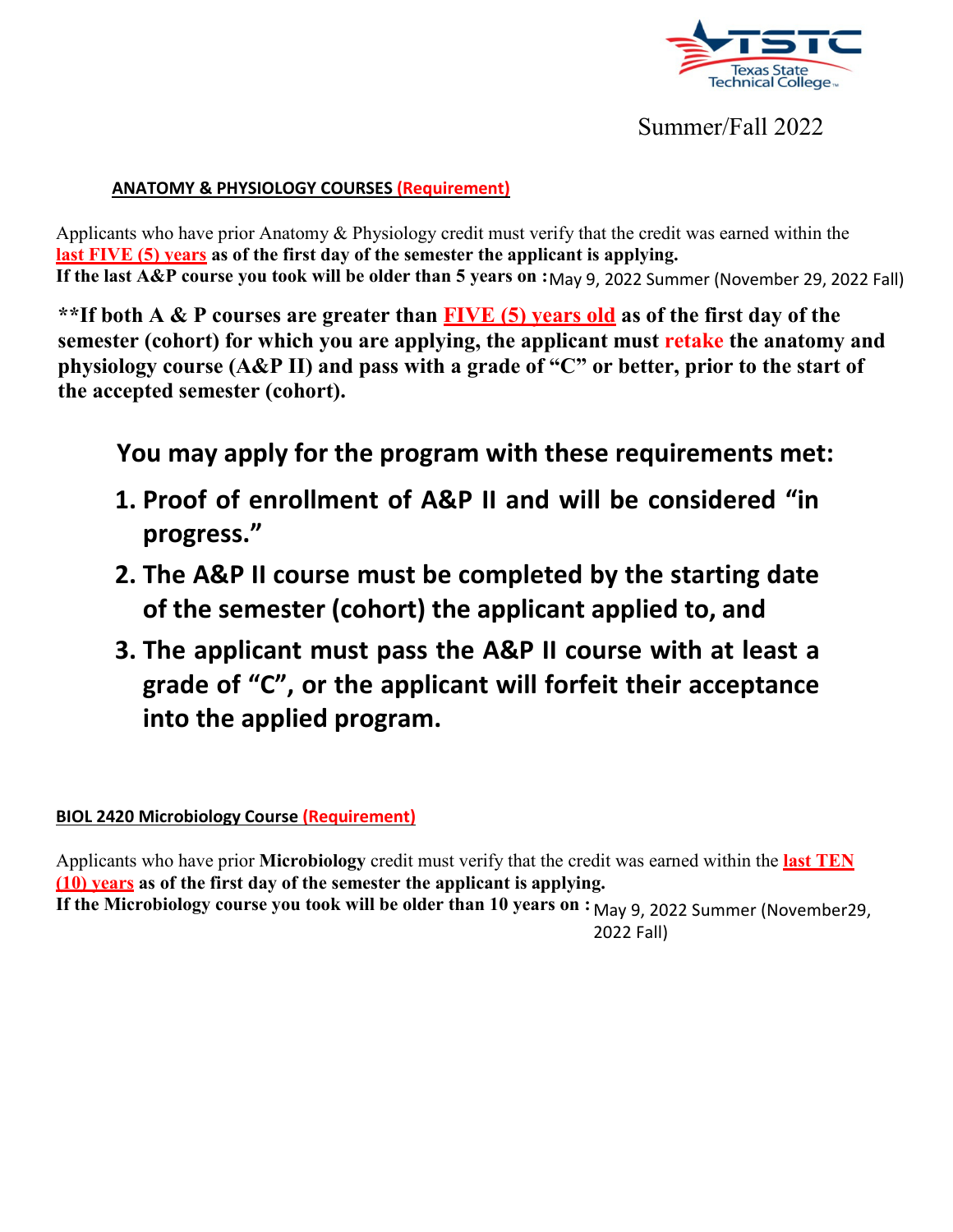

# **The Associate Degree Nursing Program Pre-requisites\* are set up as semester ONE and TWO.**

All applicants must complete the TSTC prerequisite/General Education courses with a "C" or better to be eligible to apply for the program. If courses are "in progress" a student may still apply to the program and be considered for acceptance, given that the student successfully completes the course prior to the semester of entry into the program.

If the student has already taken the **seven courses** listed below, they will enter in Semester Three of the degree plan. We do not accept transferred core nursing courses.

# **\*\*Pre-requisite courses must endprior to May 9 or November 29, 2022\*\***

**Required Courses, \*** introduced in Semesters One and Two (if not gained prior to entrance into the school):

- **BIOL 2401 A&P I**
- **BIOL 2402 A&P II**
- **BIOL 2420 Microbiology**
- **PSYC 2301 Introduction to Psychology**
- **PSYC 2314 Lifespan Growth and Development**
- **ENGL 1301 Composition I**
- **Humanities/Fine Arts- Approved Courses**
	- o ARTS 1301 Art Appreciation
	- o ENGL 2321 British Literature
	- o ENGL 2326 American Literature
	- o ENGL 2331 World Literature
	- o ENGL 2341 Forms of Literature
	- o HUMA 1301 Introduction toHumanities
	- o HUMA 2323 World Cultures
	- o MUSI 1306 Music Appreciation
	- o PHIL 1304 Introduction to World Religions
	- o PHIL 2306 Introduction to Ethics

In the Fall 2017, the A&P courses and Microbiology had course number changes. We will also accept:

**BIOL 2301 Lecture A&P I BIOL 2101 Lab A&P I BIOL 2302 Lecture A&P II BIOL 2102 Lab A&P II BIOL 2320 Lecture Microbiology BIOL 2120 Lab Microbiology**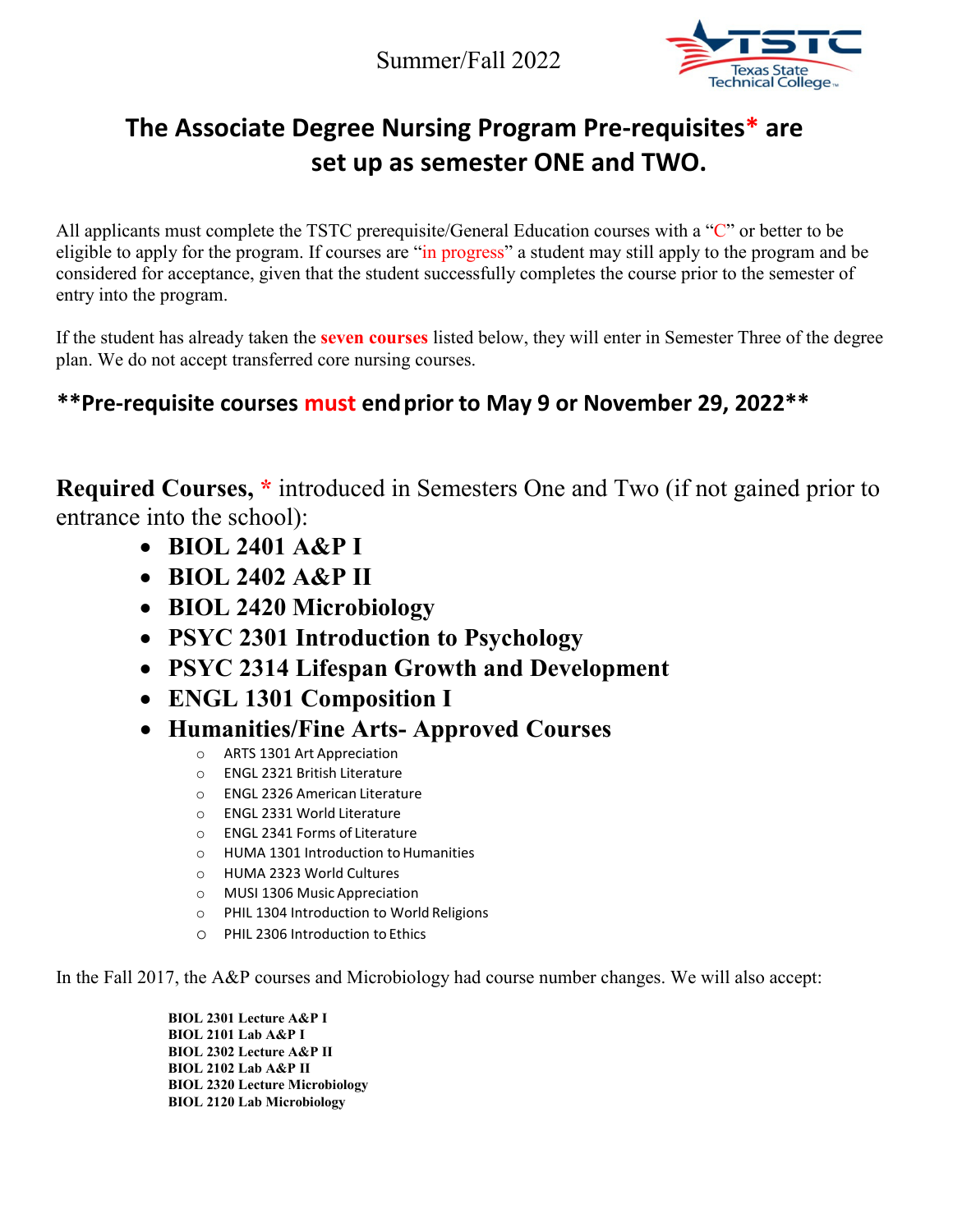

\*\*If you are presently taking any of the above courses, you MUST submit your transcripts as soon as you complete the courses. If you fail any of the courses (grades below a "C"), you will not be eligible to begin the program.

\*\*With the application, you MUST submit proof of enrollment of current "in progress" courses.

\*\*CLEP or ACE scores will only be accepted for **ENGL 1301** and the **Humanities/Fine Arts** elective courses. A CLEP is only good for 10 years. **https://clep.collegeboard.org/**

\*\*Contact Susan Hash 325-734-3641 for more information at the TSTC Abilene Location.

#### **NOTIFICATION OF APPLICATION STATUS**

The Texas State Technical College in West Texas LVN to ADN Program communicates via TSTC school email to inform all applicants of their admission status.

Notification letters will be emailed via your TSTC school email address. Applicants will receive notification of their application status as either "admitted," "denied" or "alternate" via the applicant's TSTC school email address. There is no waiting list. Applicants must officially accept their admission to the program by submitting a letter of intent via email.

Students with the highest points will be accepted into the program based upon the number of available spots in the cohort. Decisions are ultimately made by the LVN to ADN department admission committee and confirmed by the program director and may not be appealed.

Alternate-status applicants with total points equal to the cutoff score will be designated as alternates and notified of their application status through their TSTC school email address.

Denied-status applicants with total points below the cutoff score will be denied acceptance and notified of their application status through their TSTC email. Students not admitted are free to reapply the following application enrollment period. Denied applicants are encouraged to meet with the LVN to ADN Program advisor to discuss alternative options such as reapplying for the next application period and/or improving score on the application. Upon the denied applicant's request, further consultation can be held to meet with the program division director, should the student choose.

#### **Program Advisors:**

Ms. Charlene Rice, Level One Lead Instructor Charlene. Rice@tstc.edu

Mrs. Maria Kuykendall, Level Two Instructor [Maria.Kuykendall@tstc.edu](mailto:Maria.Kuykendall@tstc.edu)

#### **ASSOCIATE DEGREE IN NURSING PROGRAM REQUIREMENTAPPLICATION CHECKLIST**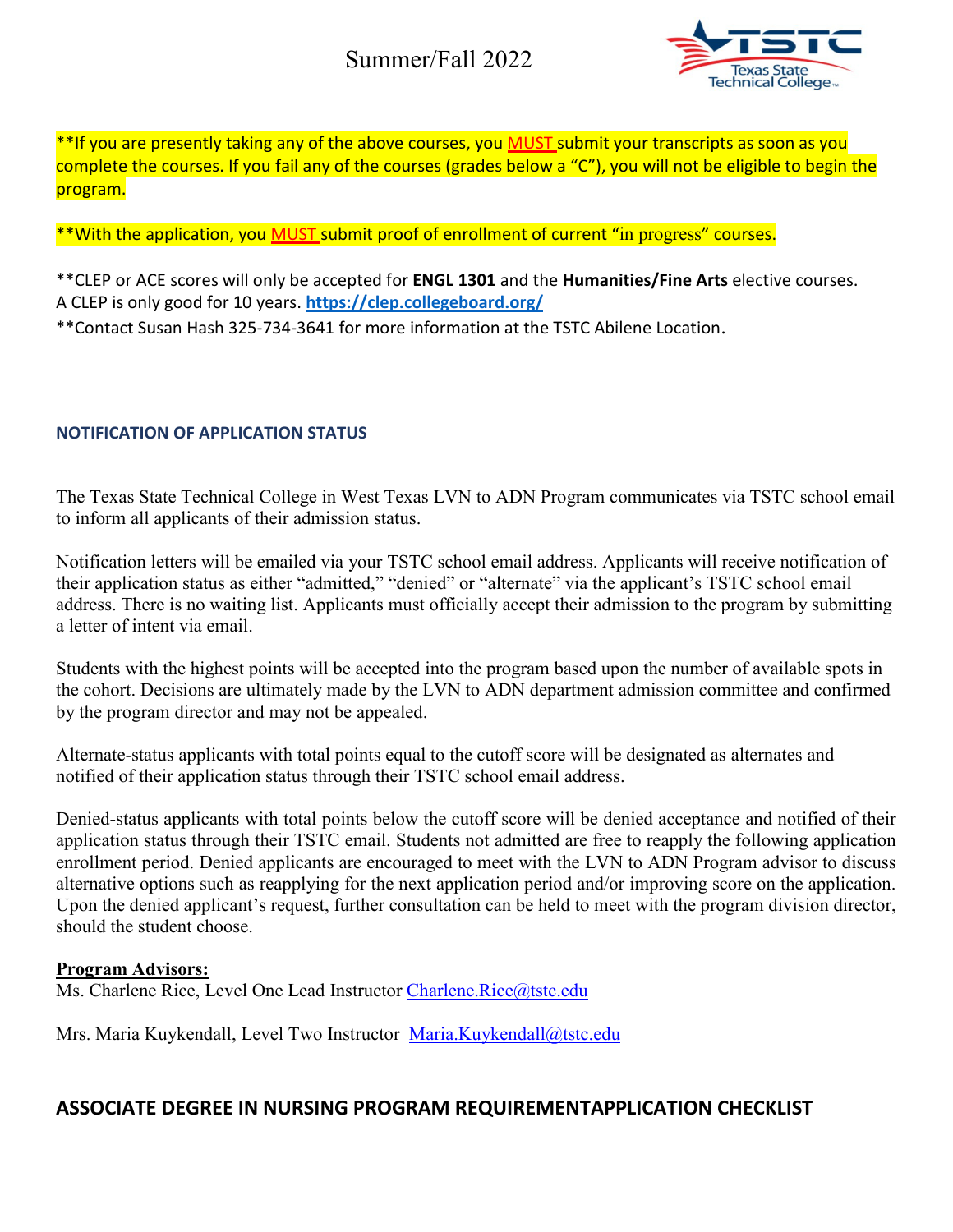

- **A.** Meet all college and program requirements. (College Application Process) a. Applied to TSTC and obtained TSTC email and studentID.
	- b. Requested and sent ALL official transcripts to TSTCAdmissions.
	- c. Started and/or completed the Group 1 Background check
	- d. Attended MANDATORY Info-Session
- **B.** Submit a complete application packet with supportive documentation **ONLINE ONLY** via the Adobe Sign link received after the Info-Session student attended.
	- a. Documentation of TSI status (on a transcript, testing score sheet, etc.)
	- **b.** Documentation of **HESI LPN TO ADN EXAM SCORE (>or =850)**
	- c. Documentation of all requiredimmunizations:
		- i. MMR (x 2 doses) or titerresults
		- ii. Hepatitis B (x 3 doses) or titerresults.
		- iii. TDAP (must be less than 10 years old throughout theprogram).
		- iv. Varicella (x 2 doses) or titers. Documented History of Illness is NOT allowed.
		- v. Bacterial Meningitis per TSTC guidelines (if student is 22 years and younger).
		- vi. TB results. There must a test date, read date and result. (Must be less than a yearold throughout theprogram).
		- vii. Documentation of current seasonal influenzavaccination. You will be required to get the current season flu shot in September.
		- viii. Documentation of COVID Vaccine (if received)
- **C.** Copy of current driver's license or state-issued identificationcard.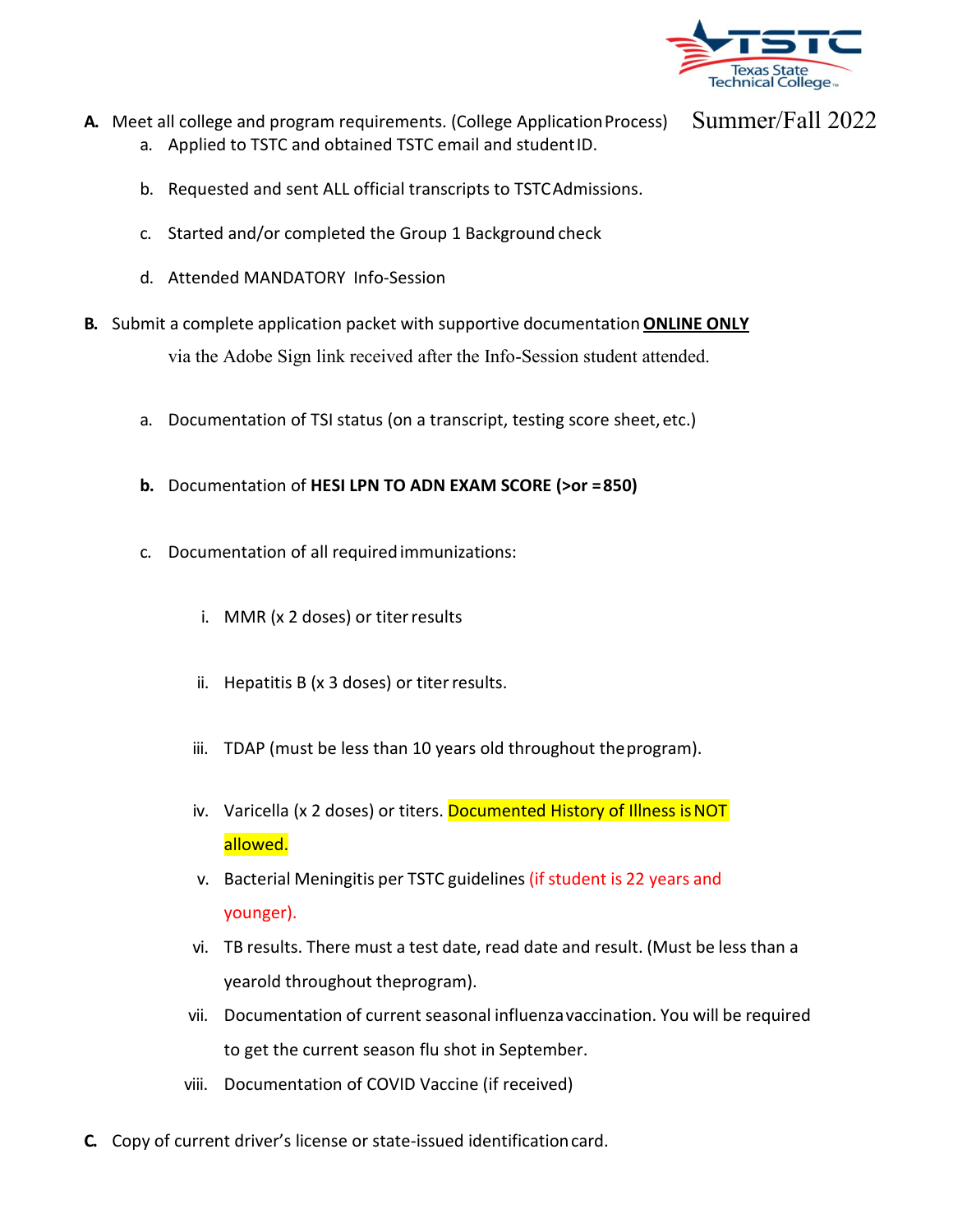

- **D.** Copy of transcripts from school where the applicant completed their Vocational Nursing program. (Must be in the packet)
- **E.** Copy of transcripts from each college previously attended including TSTC. (Must be in the packet). Admissions must have possession of all official transcripts for your application, to the program, to be accepted. (SeeA.)

If a course is "in progress", it is the responsibility of the applicant to have a new official transcript sent to TSTC in West Texas. Proof of enrollment MUST be submitted in packet.

- **F.** Copy of current **American Heart Association Healthcare Provider BLS-CPR** card is required. **(Only AHA will be accepted). \*\*Online courses without hands on testingwill NOT be accepted.**
- **G.** A printout of the online **Texas LVN license** verification from the Texas Board of Nursing website. Your Texas license cannot lapse throughout the whole 12-month program.
- **H. Three (3)** letters of recommendation from nonfamily members (including spouse's family). Letters need to **be signed by the person writing the letter** with contact information (phone, email, and physical address). These letters are highly encouraged to be a supervisor or previous instructor. Letters cannot be another student or applicant.
- **I.** A copy of your social security card.
- **J.** A copy of the certificate of completion from the Informational Session you attended.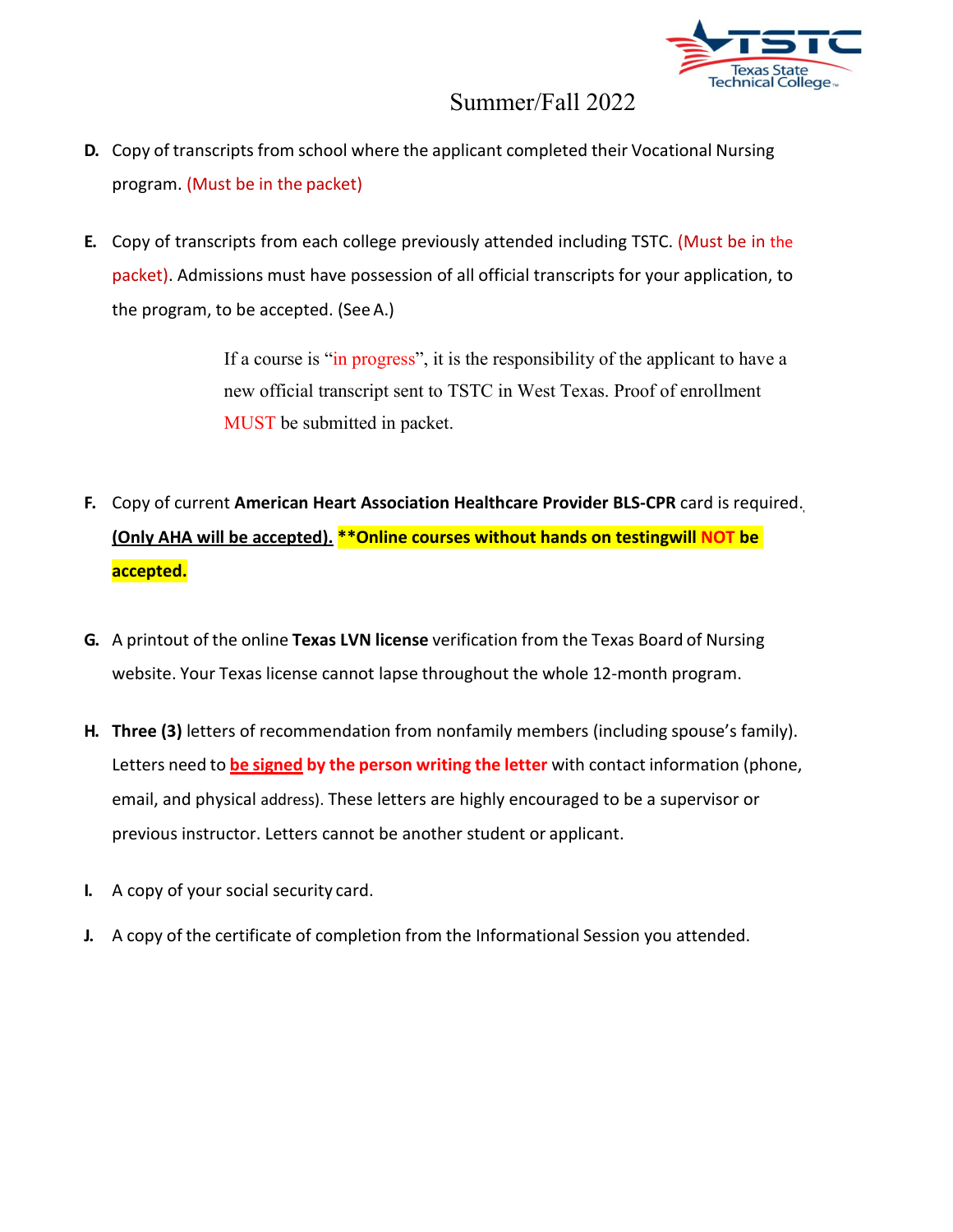

#### **Eligibility Form for TSTC Nursing Programs**

Summer/Fall 2022

Please read the following questions.

For any criminal offense, including those pending appeal, have you: **Been convicted of a misdemeanor? Been convicted of a felony? Pled nolo contendere, no contest, or guilty? Received deferred adjudication? Been placed on community supervision or court-ordered probation, whether adjudicated guilty or not? Been sentenced to serve jail or prison time? Court-ordered confinement? Been granted pre-trial diversion? Been arrested or have any pending criminal charges? Been cited or charged with any violation of the law? Been subject of a court-martial; Article 15 violation; or received any form of military judgment/punishment/action?**

**NOTE**: Expunged and Sealed Offenses - While expunged or sealed offenses, arrests, tickets, or citations need not be disclosed, it is your responsibility to ensure the offense, arrest, ticket, or citation has, in fact, been expunged or sealed. It is recommended that you submit a copy of the court order expunging or sealing the record in question.

to our office with your application. Failure to reveal an offense, arrest, ticket, or citation that is not infact expunged or sealed will, at a minimum, subject your license to a disciplinary fine. Nondisclosure of relevant offenses raises questions related to truthfulness and character.

**NOTE:** Orders of Nondisclosure - Pursuant to Tex. Gov't Code § 552.142(b), if you have criminal matters that are the subject of an order of nondisclosure, you are not required to reveal those criminal matters on this form. However, a criminal matter that is the subject of an order of nondisclosure may become a character and fitness issue. Pursuant to other sections of the Gov't Code chapter 411, the Texas Nursing Board is entitled to access criminal history record information that is the subject of an order of nondisclosure. If the Board discovers a criminal matter that is the subject of an order of nondisclosure, even if you properly did not reveal that matter, the Board may require you to provide information about any conduct that raises issues of character.

**Are you currently the target or subject of a grand jury or governmental agency investigation?**

**Has any licensing authority refused to issue you a license or ever revoked, annulled, canceled, accepted surrender of, suspended, placed on probation, refused to renew a license, certificate or multistate privilege held by you now or previously, or ever fined, censured, reprimanded, or otherwise disciplined you?**

Within the past five (5) years have you been addicted to and/or treated for the use of alcohol or **any other drug?**

**Within the past five (5) years have you been diagnosed with, treated, or hospitalized for schizophrenia and/orpsychoticdisorders, bipolardisorder,paranoid personality disorder, antisocial personality disorder or borderline personalitydisorder?**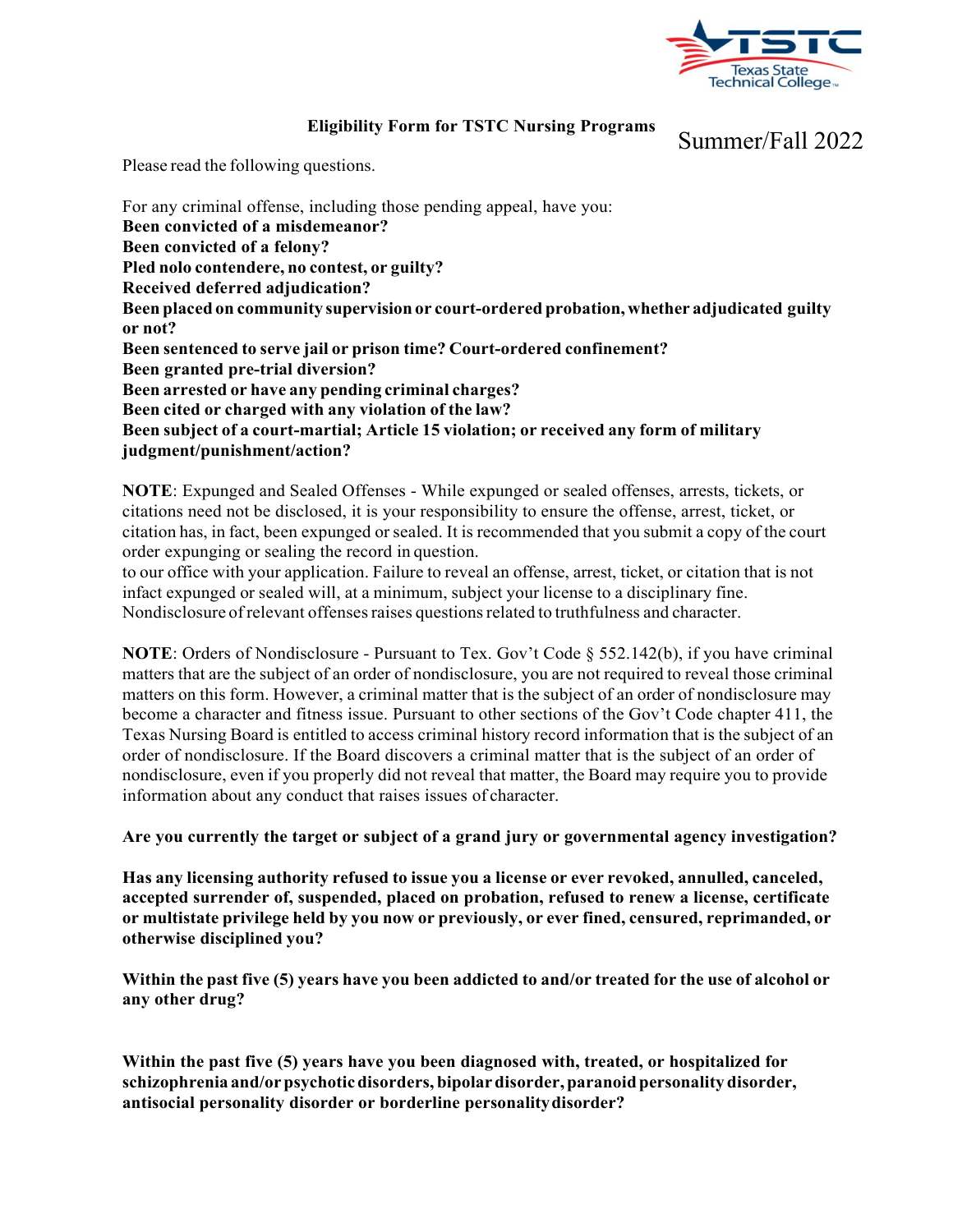

If your response is "**yes**" to any of the questions listed above, there is a **POSSIBILITY YOU MAYBE DENIED** the opportunity to take the licensure examination. You are strongly encouraged to submit a petition for "Declaratory Order" to the Texas Board of Nursing prior to enrollment in the TSTC Associate Degree Nursing program. For information or guidance in this process to determineeligibility for licensure by examination, contact the Texas Board of Nursing at 512-305-7400 or go to the website [www.bon.state.tx.us.](http://www.bon.state.tx.us/)  The "Declaratory Order" form can be accessed at [http://www.bon.state.tx.us/forms\\_declaratory\\_order.asp.](http://www.bon.state.tx.us/forms_declaratory_order.asp)

Should you have questions regarding this notice, do not hesitate to contact the ADN programdirector at 325- 235-7447.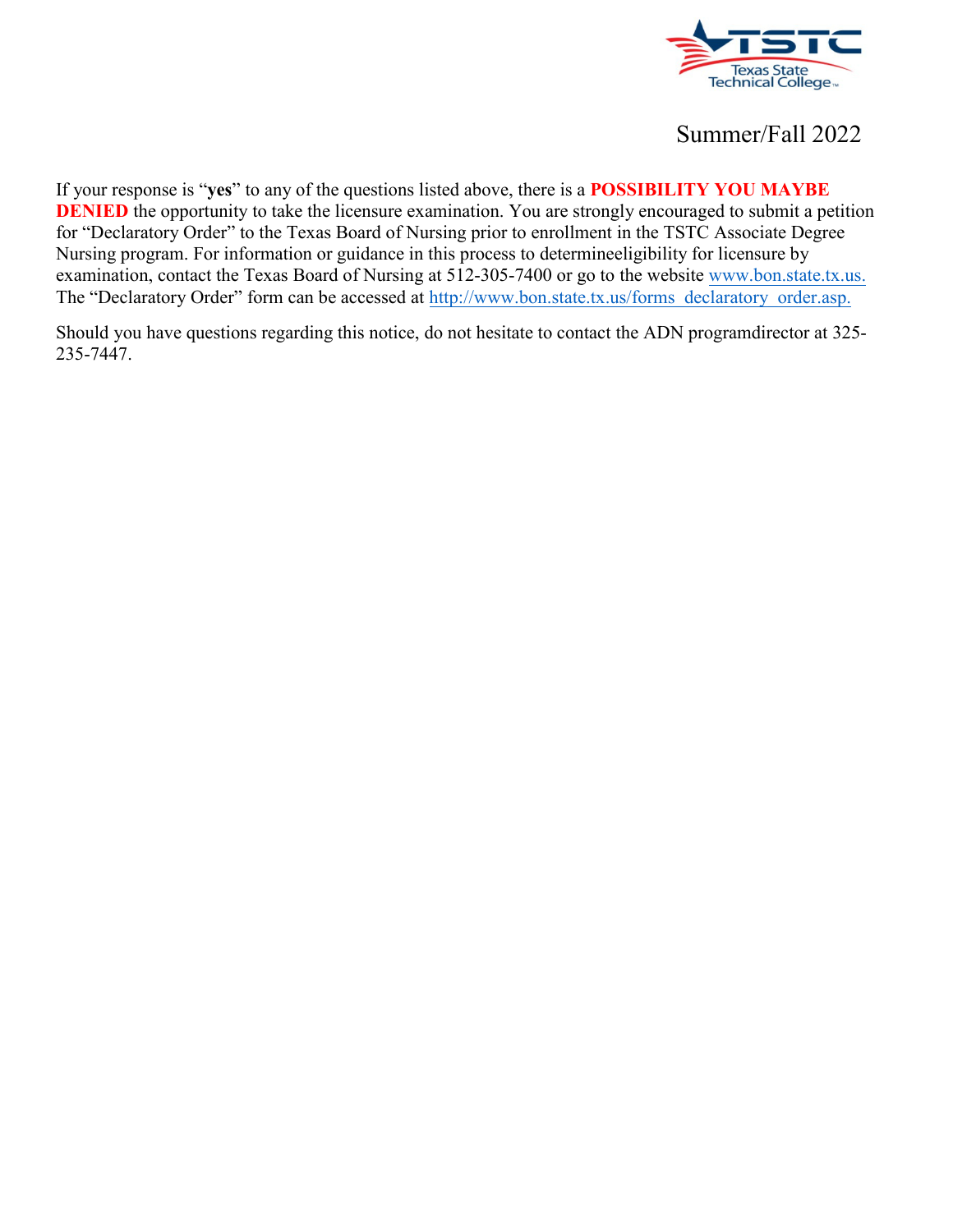| Summer/Fall 2022                                                                                                                                                                                                               |                                                                  |              |                                                      |            |
|--------------------------------------------------------------------------------------------------------------------------------------------------------------------------------------------------------------------------------|------------------------------------------------------------------|--------------|------------------------------------------------------|------------|
| <b>Nursing Department-ADN Program</b><br>300 Homer K. Taylor Dr.<br>Sweetwater, Texas 79556<br>325-235-7307<br>Fax: 325-235-7369                                                                                               |                                                                  |              |                                                      |            |
| Answer ALL questions.                                                                                                                                                                                                          |                                                                  |              |                                                      |            |
| Mr.<br>Name:                                                                                                                                                                                                                   | Miss                                                             | Mrs.         | Ms.                                                  |            |
| First                                                                                                                                                                                                                          | Middle                                                           | Last         | Maiden                                               |            |
| Mailing Address: No. 2006. The Contract of the Contract of the Contract of the Contract of the Contract of the Contract of the Contract of the Contract of the Contract of the Contract of the Contract of the Contract of the |                                                                  |              |                                                      |            |
|                                                                                                                                                                                                                                | Number & Street or P.O. Box                                      | City         | State                                                | Zip        |
|                                                                                                                                                                                                                                |                                                                  |              |                                                      |            |
|                                                                                                                                                                                                                                |                                                                  |              |                                                      |            |
| Home Phone:                                                                                                                                                                                                                    | <u> 1989 - Johann Barn, mars ar breithinn ar chuid ann an t-</u> | Cell Phone:  | <u> 1989 - Johann Barn, fransk politik (d. 1989)</u> |            |
|                                                                                                                                                                                                                                |                                                                  |              |                                                      |            |
|                                                                                                                                                                                                                                | Name                                                             |              | Relationship                                         |            |
|                                                                                                                                                                                                                                |                                                                  |              |                                                      |            |
| Number & Street                                                                                                                                                                                                                | City                                                             | State<br>Zip |                                                      |            |
| Did you graduate from high school or earn a GED? (Mark with a X) $\;$ L                                                                                                                                                        | <b>Education</b>                                                 |              | High School                                          | <b>GED</b> |
|                                                                                                                                                                                                                                |                                                                  |              |                                                      |            |

| What type of school have you previously attended? $\Box$ technical school, $\Box$ college, or $\Box$ university |  |  |  |
|-----------------------------------------------------------------------------------------------------------------|--|--|--|
|                                                                                                                 |  |  |  |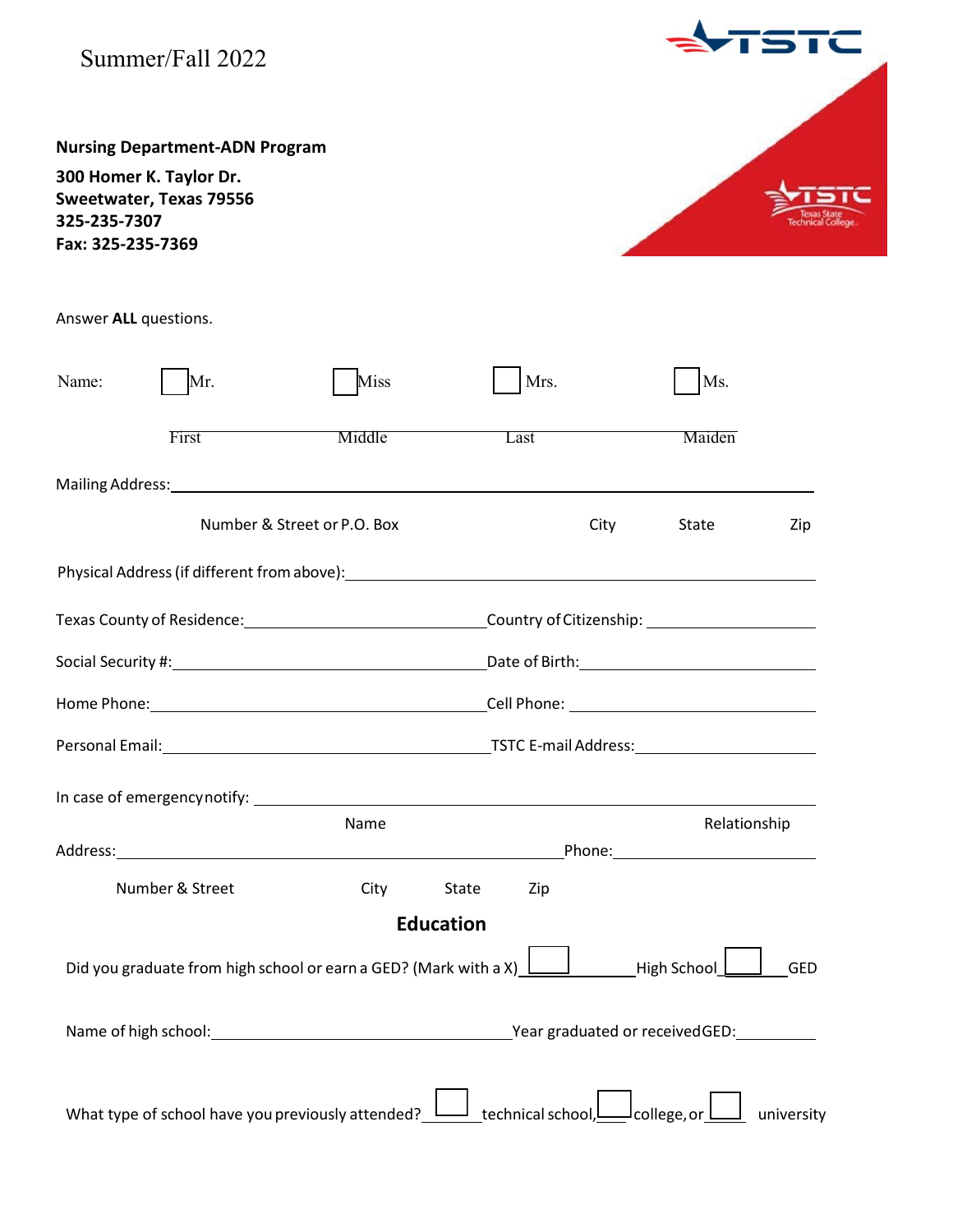

#### Please list all schools of higher learning that you have attended:

| Name of Institution | City | Dates To/From | Degree |
|---------------------|------|---------------|--------|
| 1.                  |      |               |        |
| 2.                  |      |               |        |
| 3.                  |      |               |        |
| 4.                  |      |               |        |

*The Admissions and Records office at TSTC must receive ALL official transcript(s) before thisapplication can or will be processed.*

# **Professional Licenses or Certifications**

| Type                                                                                  | Issued by                                                                                                                                           | Number                 | Date |
|---------------------------------------------------------------------------------------|-----------------------------------------------------------------------------------------------------------------------------------------------------|------------------------|------|
|                                                                                       | <u> 1990 - Jan James James, martin amerikan (h. 1980).</u><br><u> 1989 - Andrea Andrew Maria (b. 1989), president eta aldean erroman (h. 1989).</u> |                        |      |
|                                                                                       | <u> 1990 - Jan James James, maria eta idazleari (h. 1908).</u>                                                                                      |                        |      |
|                                                                                       |                                                                                                                                                     | <b>Work Experience</b> |      |
| Begin with most recent:<br>1.                                                         |                                                                                                                                                     |                        |      |
|                                                                                       |                                                                                                                                                     |                        |      |
|                                                                                       |                                                                                                                                                     |                        |      |
| Telephone #: _______________________Dates Employed: From _______________________      |                                                                                                                                                     |                        |      |
|                                                                                       |                                                                                                                                                     |                        |      |
| Nature of Job Duties: 1999 March 2014 1999 March 2014 1999 March 2014 1999 March 2014 |                                                                                                                                                     |                        |      |
|                                                                                       |                                                                                                                                                     |                        |      |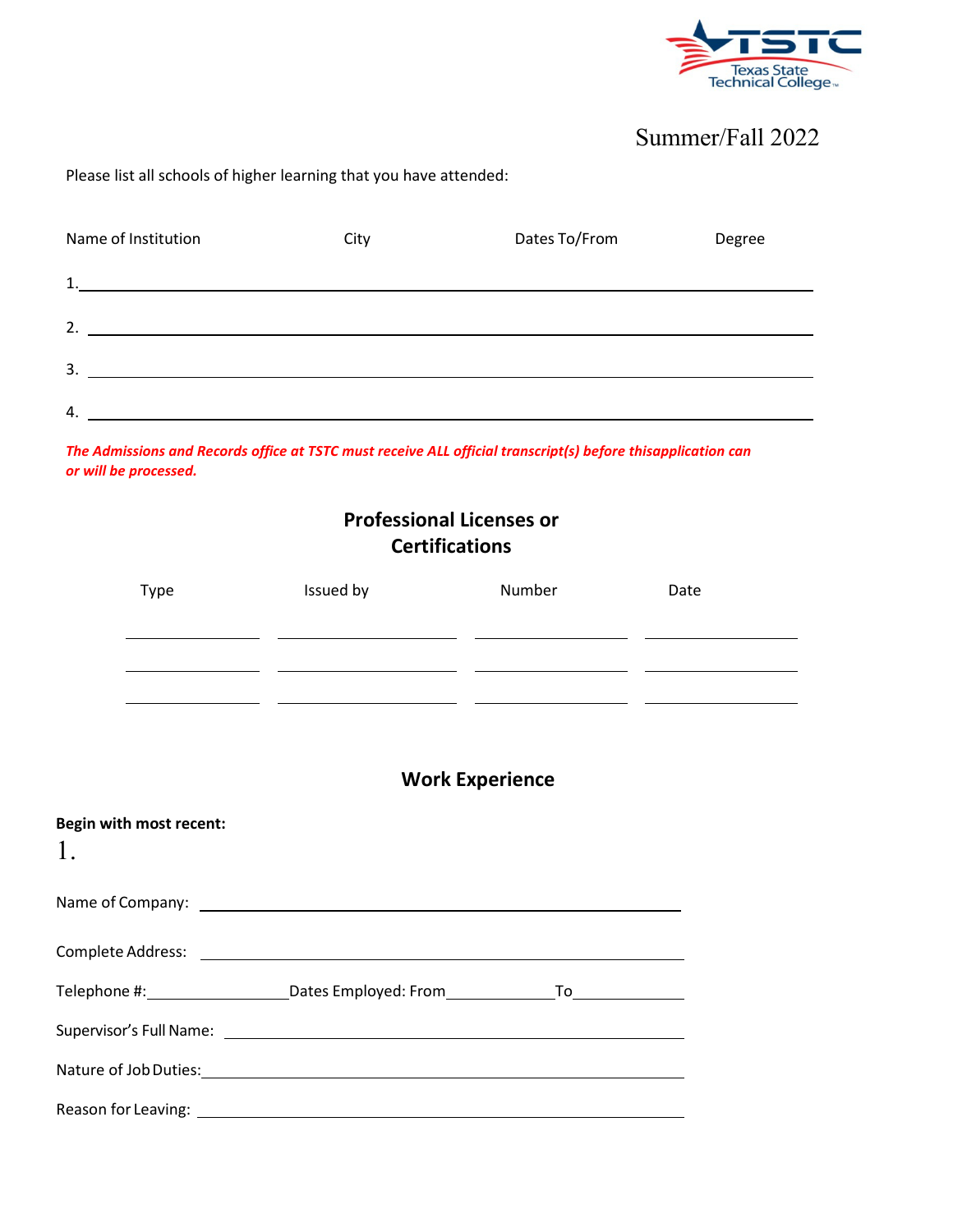

| 2. |                                                                                                                                                                                                                                |  |
|----|--------------------------------------------------------------------------------------------------------------------------------------------------------------------------------------------------------------------------------|--|
|    |                                                                                                                                                                                                                                |  |
|    |                                                                                                                                                                                                                                |  |
|    | Telephone #: ________________________Dates Employed: From________________________                                                                                                                                              |  |
|    | Supervisor's Full Name: <u>contract the contract of the contract of the contract of the contract of the contract of</u>                                                                                                        |  |
|    |                                                                                                                                                                                                                                |  |
|    |                                                                                                                                                                                                                                |  |
|    |                                                                                                                                                                                                                                |  |
| 3. |                                                                                                                                                                                                                                |  |
|    |                                                                                                                                                                                                                                |  |
|    |                                                                                                                                                                                                                                |  |
|    | Telephone #: ________________________Dates Employed: From________________________                                                                                                                                              |  |
|    |                                                                                                                                                                                                                                |  |
|    | Nature of Job Duties: 1988 and 2008 and 2008 and 2008 and 2008 and 2008 and 2008 and 2008 and 2008 and 2008 and 2008 and 2008 and 2008 and 2008 and 2008 and 2008 and 2008 and 2008 and 2008 and 2008 and 2008 and 2008 and 20 |  |
|    |                                                                                                                                                                                                                                |  |

### **Follow-Up Information**

It is important that we do a follow-up study of our students. Please provide the following informationfor two (2) people who will always know where to locate you.

| Name           | <b>Complete Mailing Address</b> | Telephone No. |
|----------------|---------------------------------|---------------|
| 1<br>д.,       |                                 |               |
| $\overline{2}$ |                                 |               |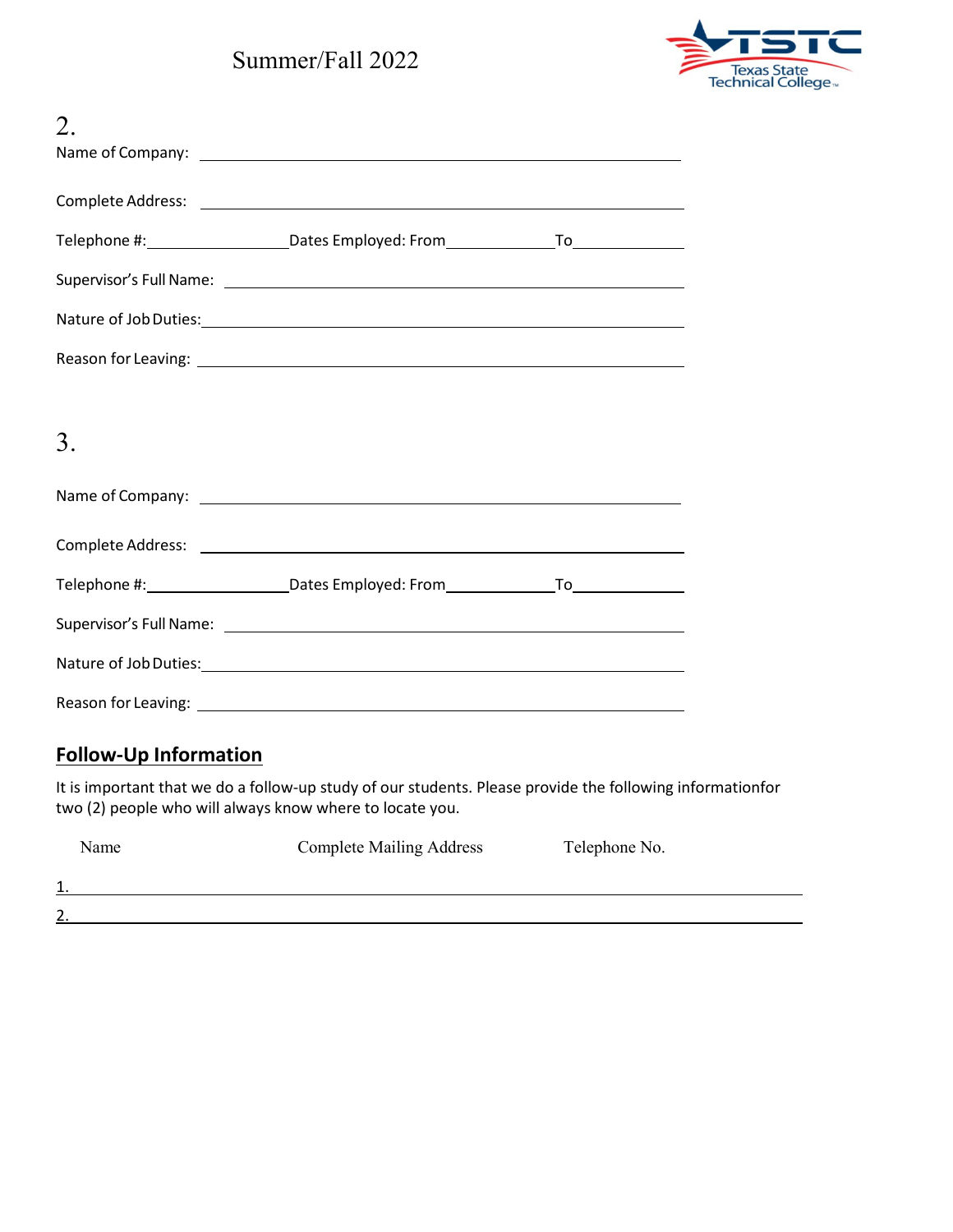

#### **Please Read and Sign the Following Information**

Have you ever been convicted or received deferred adjudication for a felony/misdemeanor? (Mark with a X)



Any person convicted of a felony must report charges and disposition to certification or licensing agency to determineeligibility for taking certification or licensure.)

I hereby certify that the information contained in this application is true and complete to the best of my knowledge. I understand that any misrepresentation or falsification of information is cause for **denial of admission or dismissal from the program**.

Signature of Applicant Date Date Date Date Date

Texas State Technical College (TSTC) is an affirmative action/equal opportunity employer. Applicants are considered based on qualifications without regard to gender, age, race,color, creed, religion, national or ethnic origin, veteran status, or the presence of a non-job- related disability or any other legally protected status.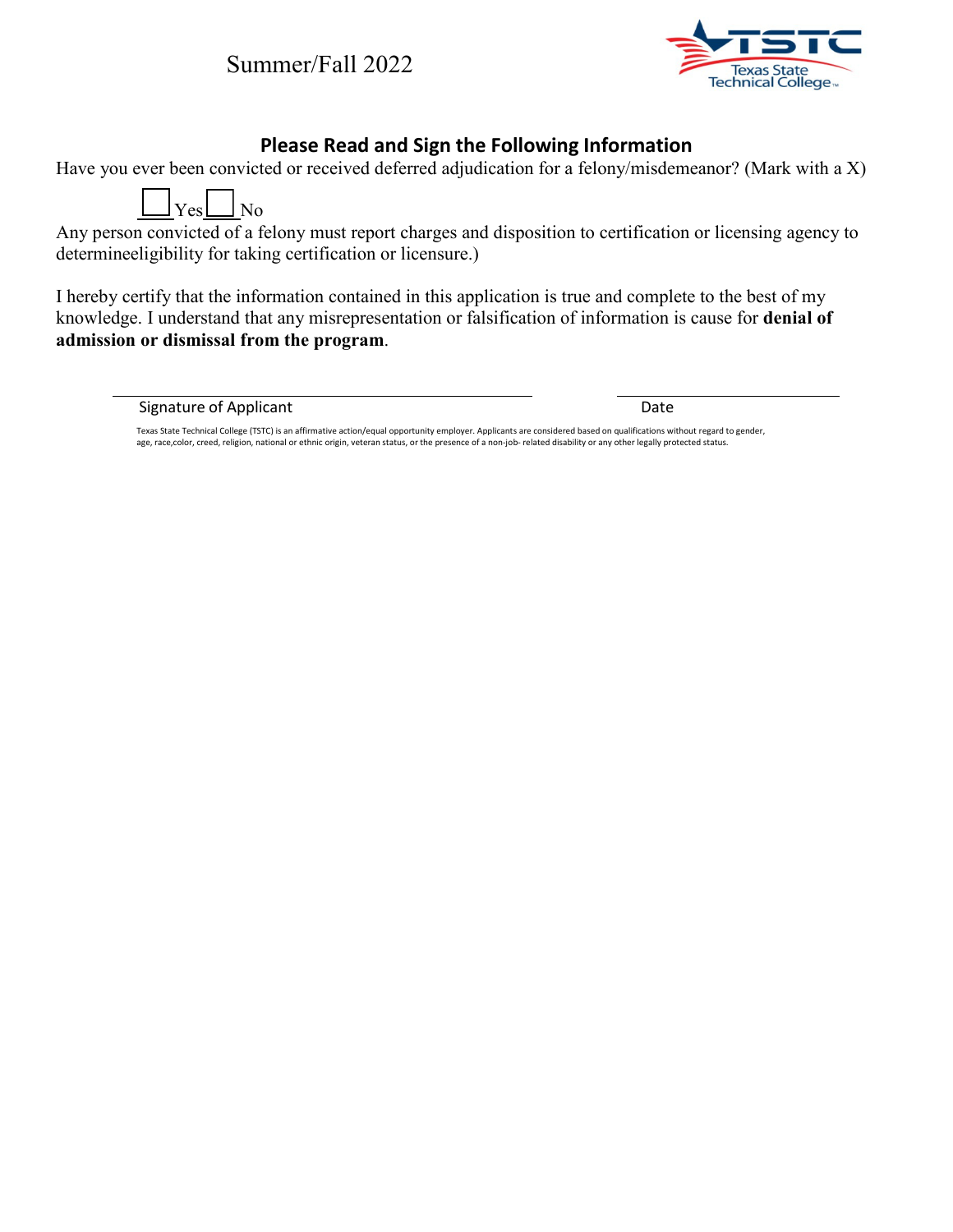

#### **Statement of Student Responsibility**

### Summer/Fall 2022

#### **(Read and initial all items as applicable and sign below)**

I acknowledge that the information in this packet contains policies, regulations, and procedures in existence at the time this publication went to press. I also acknowledge that TSTC reserves the right to make changes at any time to reflect current Texas Board of Nursing policies,administrative regulations and procedures, and applicable state and federal regulations.

I understand that this packet is for information purposes only and does not constitute a contract, expressed or implied, between any applicant, student or faculty member and Texas StateTechnical College.

By applying for the associate degree nursing program, I agree to abide by the admissionrequirements of the nursing program.

I accept full responsibility for submitting a complete application packet prior to or by the designated application filing deadline and I understand that I cannot be accepted into the programuntil I have completed all the of the admission requirements.

I understand and agree to complete a criminal background check and/or mandatory drug screening prior to established deadlines. Failure to do so, or a positive find on my criminal background check and/or drug screen, can result in forfeiture of acceptance and admission into thecurrent semester for the associate degree nursing program.

Per the Texas Board of Nursing Petition for a Declaratory Order (No. 5 to No. 9): Place a X for anycriminal offense, including those pending appeal, have you:

Been convicted of a misdemeanor?

Been convicted of a felony?

Pled nolo contender, no contest, or guilty?

Received deferred adjudication?

Been placed on community supervision or court order probation, whether adjudicated guilty or not?

Been sentenced to serve jail or prison time? Court-orderedconfinement?

Been granted pretrial diversion?

Been arrested or have any pending criminal charges?

Been cited or charged with any violations of the law?

Been subject of a court-martial; article 15 violation; or received any form of military judgment,

punishment, and/or action?

**NOTE**: Expunged and Sealed Offenses - while expunged or sealed offenses, arrests, tickets, or citations need not be disclosed, it is your responsibility to ensure the offense, arrest, ticket, or citation has, in fact, been expunged or sealed. It is recommended that you submit a copy of the courtorder expunging or sealing the record in question to our office with your application.

Failure to reveal an offense, arrest, ticket, or citation that has not in fact been expunged or sealed may subject your license to a disciplinary action or fine.

Nondisclosure of relevant offenses raises questions related to truthfulness or character. (See 22 TAC §213.27)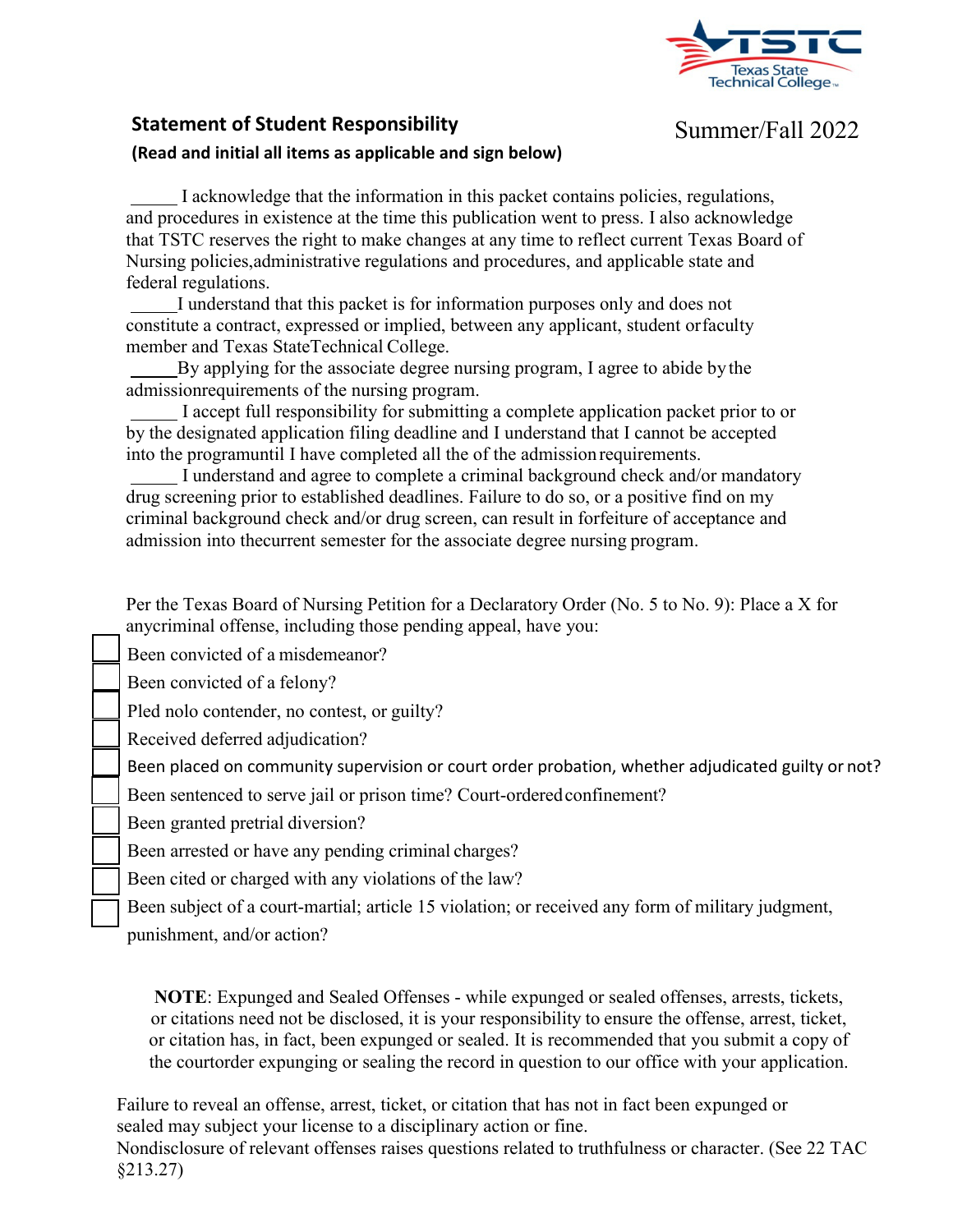

**NOTE**: Orders of nondisclosure - Pursuant to Tex. Gov't code §552.142(B) if you have criminal matters that are the subject of an order of nondisclosure, you are not required to reveal those criminalmatters on this form. However, a criminal matter that is the subject of an order of nondisclosure maybecome a character and fitness issue. Pursuant to Gov't Code chapter 411, the Texas Nursing Board is entitled to access criminal history, record information that is the subject of an order of nondisclosure. If the Board discovers a criminal matter that is the subject of an order of nondisclosure, even if you properly did not reveal that matter, the Board may require you to provide information about any conduct that raises issues with character and fitness.

**No [Yes** Are you currently the target or subject of a grand jury or governmental agency? [ ] **No** [ ] **Yes** Has any licensing authority ever refused to issue you a license or ever revoked, annulled, canceled, accepted surrender of, suspended, placed on probation, refused to renew a professional license, certificate or multistate privilege held by you now or previously, or ever fined,censured, reprimanded, or otherwise disciplined you?

[ ] **No** [ ] **Yes** Within the last 5 years have you been diagnosed with, treated, or hospitalized for schizophrenia and/or psychotic bipolar disorder, paranoid personality disorder, antisocial personalitydisorder or borderline personality disorder?

If "**YES**" indicate the condition: (Mark with aX)

schizophrenia and/or psychotic disorders | lipolar disorder  $\Box$  paranoid personality disorder  $|$  antisocial personality disorder[ ] borderline personality disorder

**[No] [Yes** Within the last 5 years, have you been addicted to and/or treated for the use of alcohol or any other drug?

Pursuant to the Texas Occupations Code §301.207, information, including diagnoses and treatment,regarding an individual's physical or mental condition, intemperate use of drugs or alcohol, or chemical dependency and information regarding an individual's criminal history is confidential to the same extent that information collected as part of an investigation is confidential under Texas Occupations Code §301.466.

\*\*IF YOU ANSWER YES TO ANY OF THE ABOVE, YOU WILL NEED TO GO TO THE TEXAS BOARD OF NURSING WEBSITE FOR MORE INFORMATION ON FILING A PETITION FOR A DECLARATORY ORDER.\*\*

**Name**

Date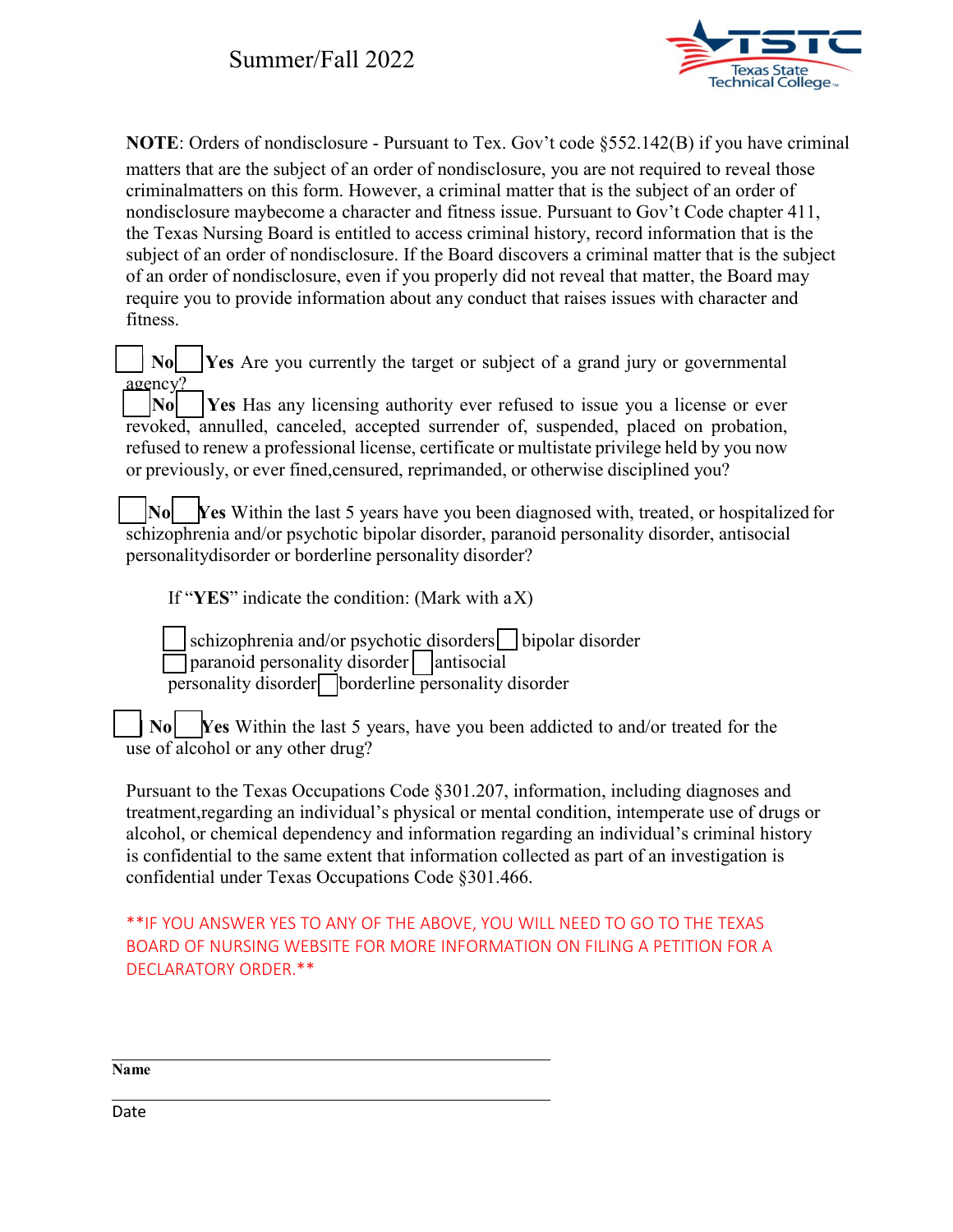

#### Statement of Understanding and Essential Function Standards for Associate Theorem Degree Nursing

| <b>Student Name</b>                            |                   | <b>Effective Term</b> | Student ID# |
|------------------------------------------------|-------------------|-----------------------|-------------|
| AWARD OPTIONS                                  | <b>TSI STATUS</b> | <b>CREDIT HOURS</b>   |             |
| Associate of Applied Science<br><b>Nursing</b> | Liable            | 60                    |             |

Essential Function Standards: Academic and Physical Capacity Requirements

I understand that TSTC Nursing program is a hybrid program and courses may be taught online, faceto-face, and/or in virtual world environments.

I understand I must be in "Good Standing" with the Texas Board of Nursing and my license must be unencumbered to be accepted into the ADN program.

Applicants enrolled in certificate II or AAS degree programs must meet the minimum Texas Success Initiative(TSI) Standards in the areas of Reading, Writing and Mathematics as required by law**. A student signature indicates the student has read and understands he/she must comply with TSI requirements, and the Essential Function Standards listed below.**

- **Meet Texas Success Initiative (TSI) standards** prior to first day of the program.
- HESI LPN-ADN Entrance Mobility with a score of at least**850**.
- **A & P:** the student is required to re-enroll in **A & P II** course if both A & P courses are **greater than 5 years old and complete with a grade of "C" or better or be "in-progress" prior to application submission.**

**Microbiology**: the student is required to re-enroll in **Microbiology** if the course is **greater than ten (10) years old and complete with a grade of "C" or better or be "in-progress" prior to application submission**

- Own a laptop computer and have a high-speed internet connection (cable or DSL), and purchase software that meets the criteria of the nursing programs.
- Attend virtual scheduled class times, mandatory in person and virtual lab sessions, and all clinical-based activities.
- Use allocated TSTC email address. (This is assigned after the admission process is completed).
- I understand that there are physical standards required for admission to the nursing programs and that, as a student, I may be required to work under the following conditions/circumstances and possess the ability:
- To communicate face-to-face and via telephone, interpret written and oral forms of instructions, read small print, and legibly document relevant information, read, and understand English language.
- To show good judgment and remain calm in high-stress situations, always treating faculty and staff with courtesy.
- To interview/communicate with patients, family members, co-workers, and clinical facility staff with respect and civility.
- To work for extended periods of time in a bent, stooped, or awkwardposition.
- To lift, balance and carry 50 pounds ormore.
- To bend, stoop and crawl in small or confined spaces.
- To tolerate being on feet 8-12 hours aday.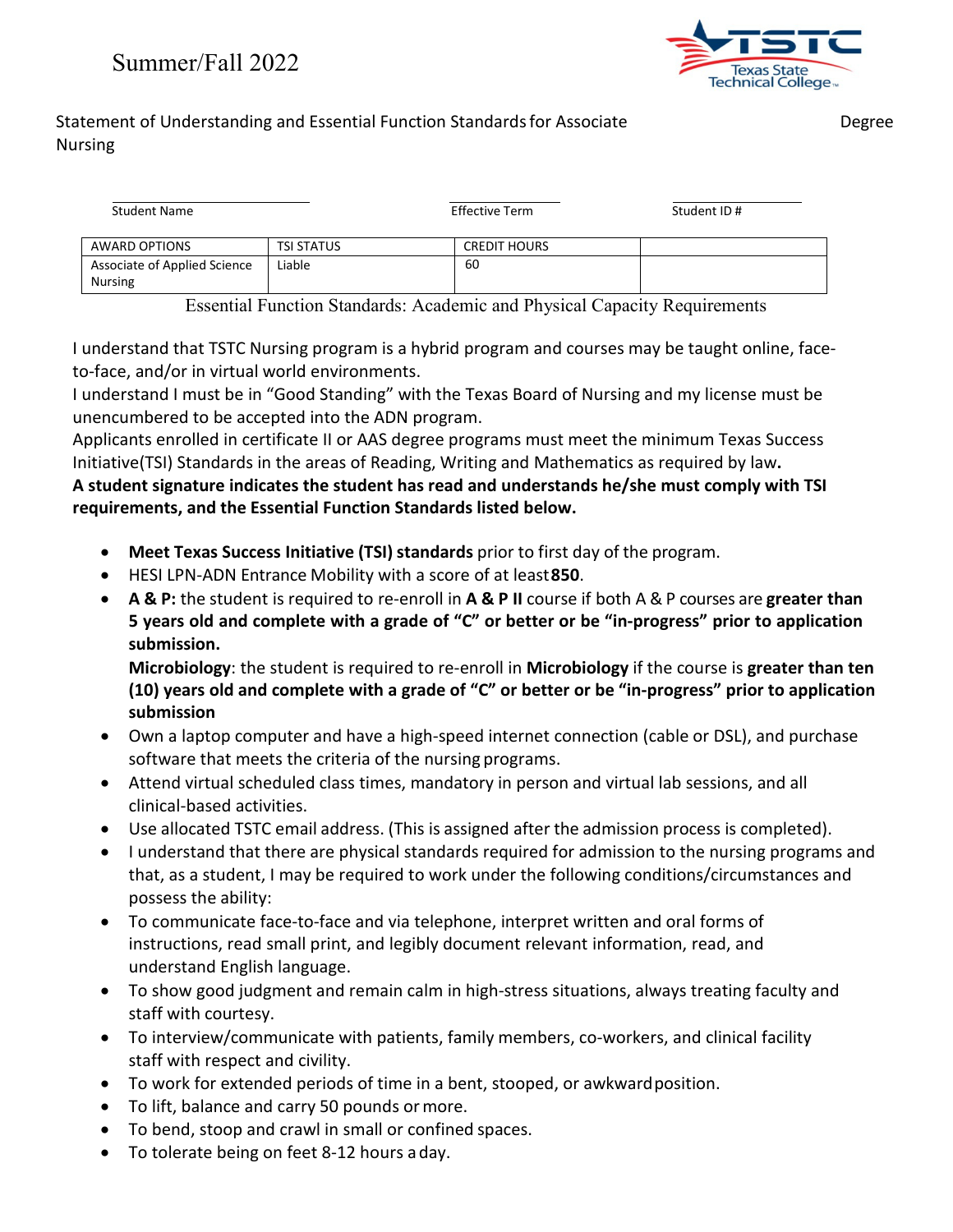

- To work in low light, confined spaces, and other dangerousenvironments.
- To be able to pass a physical examination, administered by a physician or nurse practitioner, upon acceptance into the program, ifrequested.
- To exhibit manual dexterity sufficient to perform all tasks as related to highest quality patient care.
- I understand there is a health risk in working with patients with various health deviations, medical equipment, and possible sharps in laboratory or simulation settings and direct patient care.
- I understand that as a Nursing student, I will be required to adhere to the following "industry standard"policies:
	- o Always demonstrate professional conduct and ethical behavior as a TSTC nursing student. \*\*Failure to do so will result in verbal reprimand, Student Action Plan (SAP) agreement, and/or dismissal from the program.
	- o Have a high school diploma or GED, as well as an active Texas LVN license.
	- o Provide record of current up-to-date required immunization records by the indicated required date and maintain annual immunizations, as required (TB, FLU, etc.).
	- $\circ$  Present a clear criminal background check by a TSTC-approved facility and a cleared declaratory order (DO) by the Texas Board of Nursing by the designated required date (prior to first day of class). GP1.com is the site for TSTC clearance; indicate the results to be sent to yourself and TSTC. Costs areassumed by student.
	- $\circ$  Present a clear drug screen by a TSTC-approved facility prior to clinical rotations assigned while in the ADN program; must assume all costs involved.
	- o Submit to random drug testing, if indicated, by a clinical facility orfaculty.

I understand that the above Essential Function Standards are required for admission to this program. I hereby certify that I possess these Essential Function Standards: Academic and Physical Capacity Requirements.

I understand that if I am later found to be limited in these areas or if I have purposefully misrepresented my abilities to meet the above standards to gain admission to the program, I may be dismissed from the nursing program by decision of the director of the nursing program with concurrence of the Statewide Nursing Division Director and Associate Vice President of Student Learning.

I understand that my program may teach classes in a modular format within a given semester and refunds, add/drops, and any other reporting functions will be allocated according to the 15-week semester timeline.

Coursework will progress as presented in degree plan. If a course is not successfully completed, the student willNOT progress until each semester's course load on degree plan is met. Students will not carry **course load for semester and required coursework from previous semester**.

Date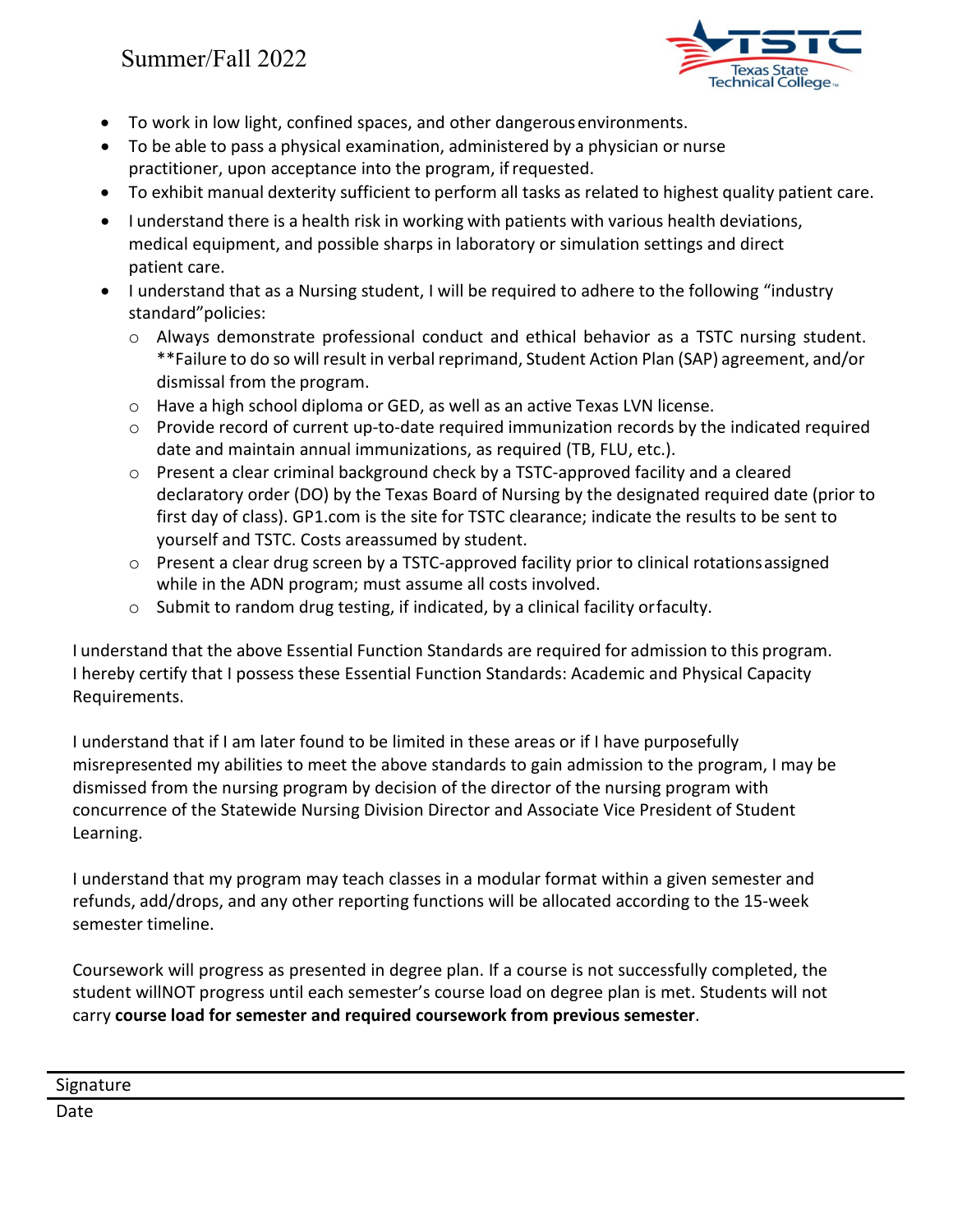

### **ESTIMATED EXPENSES FOR THE TSTC West Texas LVN TO ADN PROGRAM**

Current Tuitions rate can be found at [http://www.tstc.edu/admissions/tuition.](http://www.tstc.edu/admissions/tuition)

**NOTE:** This cost estimate list does not include textbooks, supplies, uniforms, tools, or equipment estimates. It alsodoes not include meal plan expenses, room and board costs or housing deposit.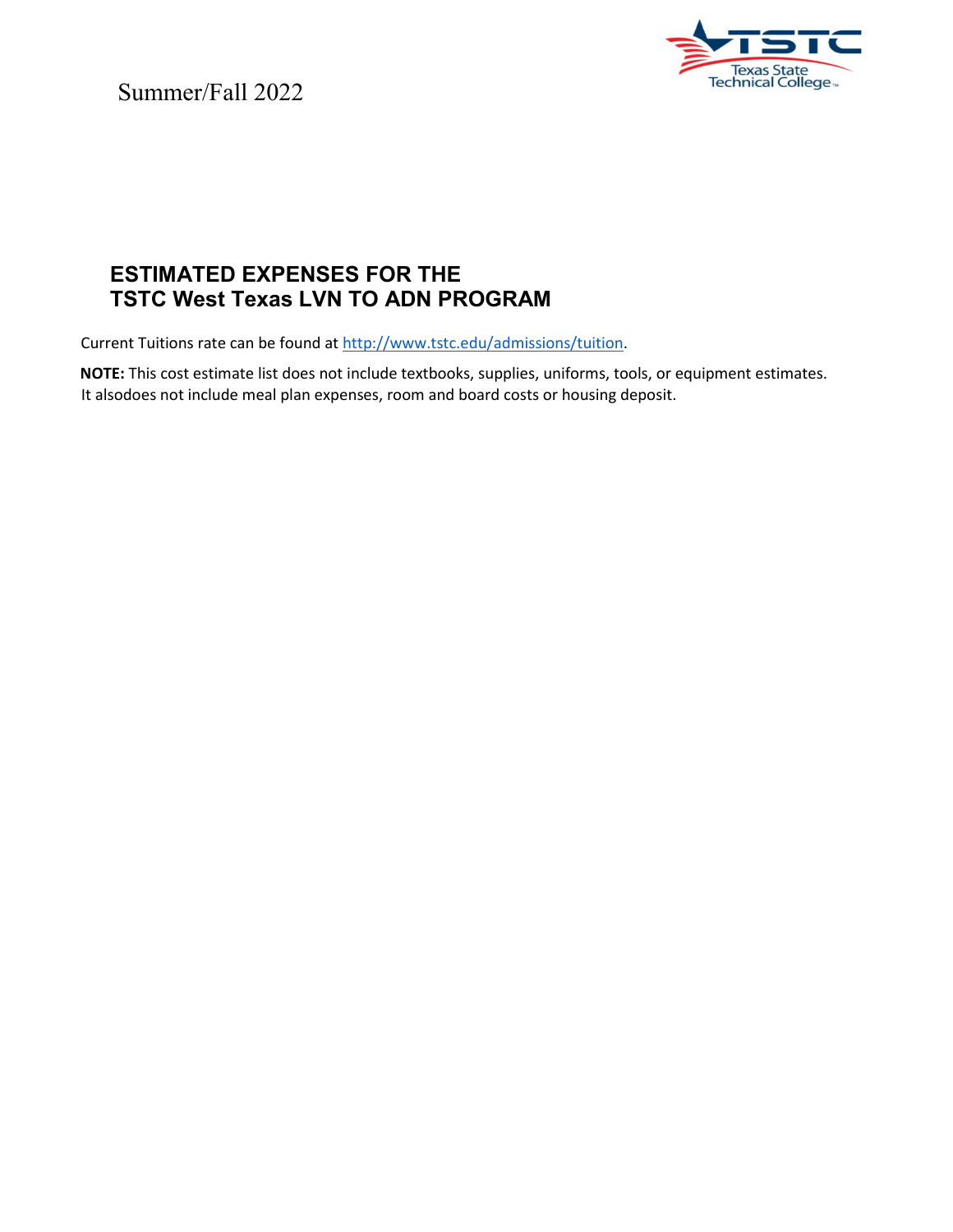

| Level I     |               | TSTC West Texas Sweetwater LVN to ADN COURSE SEQUENCING CALENDAR         |                       |                     |                               |             |                |
|-------------|---------------|--------------------------------------------------------------------------|-----------------------|---------------------|-------------------------------|-------------|----------------|
| Prefix      | Course<br>No. | <b>Course Name</b>                                                       | Course<br><b>Type</b> | Wkly<br>Lec<br>Hour | Wkly<br>Lab<br>Hour           | Contac<br>t | Credi<br>t     |
| <b>RNSG</b> | 1210          | Introduction to Community-Based Nursing                                  | Academic              | $\overline{2}$      | 0                             | 32          | 2              |
| <b>RNSG</b> | 1227          | <b>Transition to Professional Nursing</b>                                | Academic              | 1                   | 3                             | 64          | 2              |
| <b>RNSG</b> | 1261          | Clinical-Registered Nursing/Registered Nurse                             | Academic              | 0                   | $CL-8$                        | 128         | 2              |
| <b>RNSG</b> | 1300          | Health Assessment Across the Lifespan                                    | Academic              | 2                   | 2                             | 64          | 3              |
| <b>RNSG</b> | 1301          | Pharmacology                                                             | Academic              | $\overline{2}$      | 2                             | 64          | 3              |
|             |               | Totals                                                                   |                       | $\overline{7}$      | 7 CL-8                        | 352         | 12             |
| Level II    |               |                                                                          |                       |                     |                               |             |                |
| Prefix      | Course<br>No. | <b>Course Name</b>                                                       | Course<br><b>Type</b> | Wkly<br>Lec<br>Hour | Wkly<br>Lab<br>Hour           | Contact     | Credit         |
| <b>RNSG</b> | 1343          | Complex Concepts of Adult Health                                         | Academic              | $\overline{2}$      | 2                             | 64          | 3              |
| <b>RNSG</b> | 2162          | Clinical-Registered Nursing/Registered Nurse                             | Academic              | 0                   | 0-CL6                         | 96          | 1              |
| <b>RNSG</b> | 2262          | Clinical-Registered Nursing/Registered Nurse                             | Academic              | 0                   | 0-CL9                         | 144         | 2              |
| <b>RNSG</b> | 1412          | Nursing Care of the Childbearing<br>and Childrearing Family              | Academic              | 3                   | 2                             | 80          | 4              |
| <b>RNSG</b> | 2213          | <b>Mental Health Nursing</b>                                             | Academic              | 1                   | 3                             | 64          | 2              |
|             |               | Totals                                                                   |                       | 6                   | $7 - C1 - 15$                 | 448         | 12             |
| Level III   |               |                                                                          |                       |                     |                               |             |                |
| Prefix      | Course<br>No. | <b>Course Name</b>                                                       | Course<br><b>Type</b> | Wkly<br>Lec<br>Hour | Wkly<br>Lab<br>Hour           | Contact     | Credit         |
| <b>RNSG</b> | 1463          | Clinical-Registered Nursing/Registered Nurse                             | Academic              | 0                   | $0 - CL12$                    | 192         | 4              |
| <b>RNSG</b> | 2221          | Professional Nursing-Leadership<br>and Management                        | Academic              | $\overline{2}$      | $\pmb{0}$                     | 32          | $\overline{2}$ |
| <b>RNSG</b> | 2230          | Professional Nursing and Licensure<br>Preparation; Nursing Jurisprudence | Academic              | $\mathbf{1}$        | $\overline{2}$                | 48          | $\overline{2}$ |
| <b>RNSG</b> | 2432          | <b>Enhanced Concepts of Adult Health</b>                                 | Academic              | 3                   | $\overline{2}$                | 80          | 4              |
|             |               | Totals                                                                   |                       | 6                   | 4-CL12                        | 352         | 12             |
|             |               |                                                                          |                       |                     |                               |             |                |
|             |               | <b>GRAND TOTAL FOR PROGRAM</b>                                           |                       | 19                  | <b>LAB 18</b><br><b>CL 35</b> | 1152        | 36             |

# **CALENDAR of LVN to ADN Program of Study, Progression**